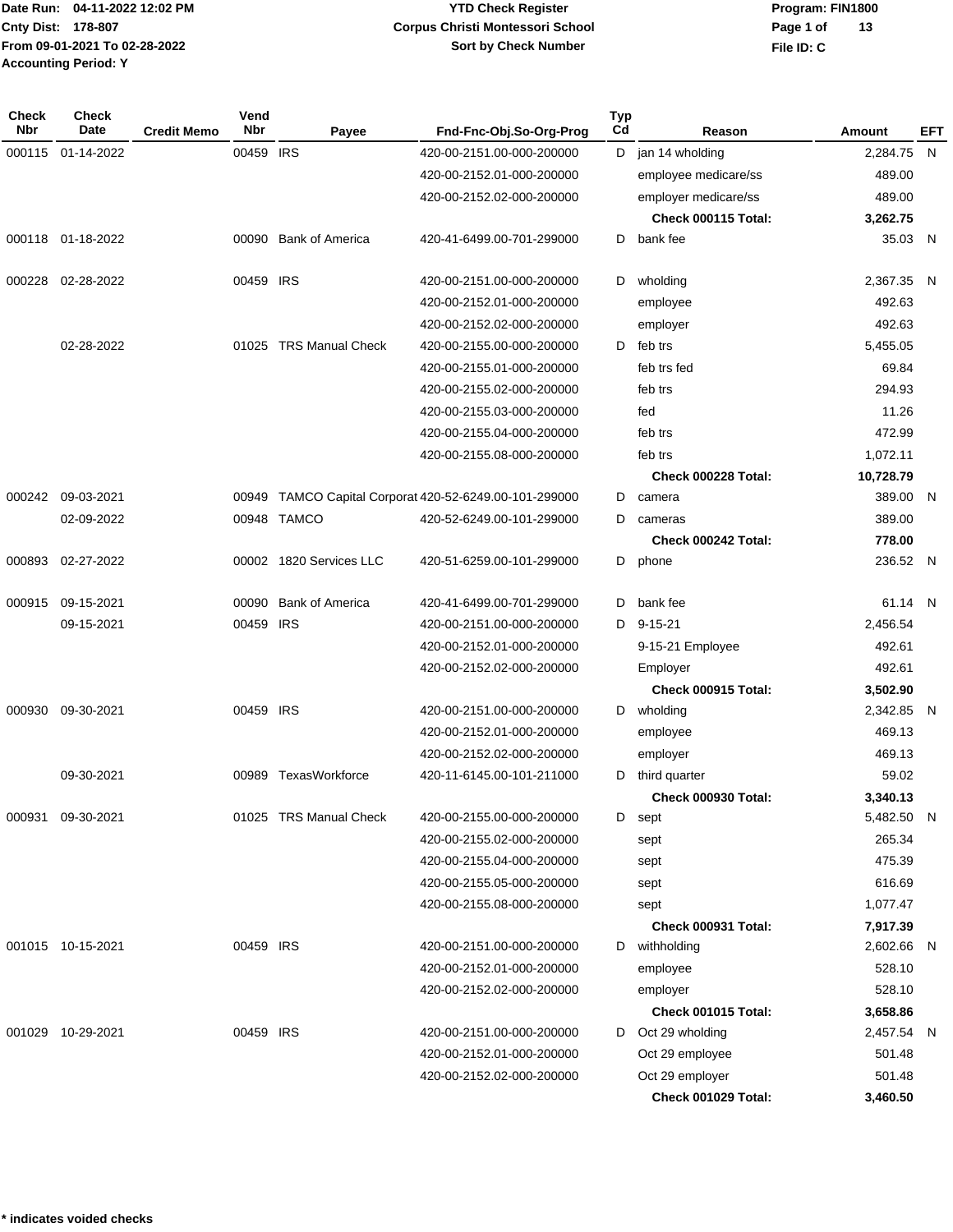**Program: FIN1800 File ID: C Page 2 of 13**

| Check<br><b>Nbr</b> | Check<br><b>Date</b> | <b>Credit Memo</b> | Vend<br>Nbr | Payee                    | Fnd-Fnc-Obj.So-Org-Prog                                 | <b>Typ</b><br>C <sub>d</sub> | Reason                       | Amount     | EFT |
|---------------------|----------------------|--------------------|-------------|--------------------------|---------------------------------------------------------|------------------------------|------------------------------|------------|-----|
| 001031              | 10-31-2021           |                    |             | 01025 TRS Manual Check   | 420-00-2155.00-000-200000                               | D                            | Oct                          | 5,665.62 N |     |
|                     |                      |                    |             |                          | 420-00-2155.02-000-200000                               |                              | Oct                          | 265.34     |     |
|                     |                      |                    |             |                          | 420-00-2155.04-000-200000                               |                              | Oct                          | 491.24     |     |
|                     |                      |                    |             |                          | 420-00-2155.05-000-200000                               |                              | Oct                          | 691.36     |     |
|                     |                      |                    |             |                          | 420-00-2155.08-000-200000                               |                              | Oct                          | 1,113.49   |     |
|                     |                      |                    |             |                          |                                                         |                              | Check 001031 Total:          | 8,227.05   |     |
|                     | 001032 10-15-2021    |                    |             | 00090 Bank of America    | 420-41-6499.00-701-299000                               | D                            | <b>Bank Fee</b>              | 39.48 N    |     |
|                     | 001115 11-15-2021    |                    | 00459 IRS   |                          | 420-00-2151.00-000-200000                               | D                            | wholding                     | 2,462.63 N |     |
|                     |                      |                    |             |                          | 420-00-2152.01-000-200000                               |                              | Employee                     | 520.52     |     |
|                     |                      |                    |             |                          | 420-00-2152.02-000-200000                               |                              | Employer                     | 520.52     |     |
|                     |                      |                    |             |                          |                                                         |                              | Check 001115 Total:          | 3,503.67   |     |
| 001130              | 11-30-2021           |                    | 00459 IRS   |                          | 420-00-2151.00-000-200000                               | D                            | wholding                     | 2,476.11 N |     |
|                     |                      |                    |             |                          | 420-00-2152.01-000-200000                               |                              | f/m employee                 | 487.72     |     |
|                     |                      |                    |             |                          | 420-00-2152.02-000-200000                               |                              | f/m employer                 | 487.72     |     |
|                     |                      |                    |             |                          |                                                         |                              | Check 001130 Total:          | 3,451.55   |     |
|                     | 001131 11-15-2021    |                    | 00090       | <b>Bank of America</b>   | 420-41-6499.00-701-299000                               | D                            | bank fee                     | 30.79 N    |     |
|                     | 001132 11-30-2021    |                    |             | 01025 TRS Manual Check   | 420-00-2155.00-000-200000                               | D                            | trs nov                      | 5,578.89 N |     |
|                     |                      |                    |             |                          | 420-00-2155.02-000-200000                               |                              | trs nov                      | 265.34     |     |
|                     |                      |                    |             |                          | 420-00-2155.04-000-200000                               |                              | trs nov                      | 483.72     |     |
|                     |                      |                    |             |                          | 420-00-2155.05-000-200000                               |                              | trs nov                      | 664.12     |     |
|                     |                      |                    |             |                          | 420-00-2155.08-000-200000                               |                              | trs nov                      | 1,096.45   |     |
|                     |                      |                    |             |                          |                                                         |                              | Check 001132 Total:          | 8,088.52   |     |
| 001215              | 12-15-2021           |                    | 00090       | <b>Bank of America</b>   | 420-41-6499.00-701-299000                               | D                            | bank fee                     | 37.69 N    |     |
|                     | 12-15-2021           |                    | 00459 IRS   |                          | 420-00-2151.00-000-200000                               | D                            | wholding                     | 2,325.46   |     |
|                     |                      |                    |             |                          | 420-00-2152.01-000-200000                               |                              | employee                     | 471.67     |     |
|                     |                      |                    |             |                          | 420-00-2152.02-000-200000                               |                              | employer                     | 471.67     |     |
|                     |                      |                    |             |                          |                                                         |                              | Check 001215 Total:          | 3,306.49   |     |
| 001230              | 12-30-2021           |                    | 00459 IRS   |                          | 420-00-2151.00-000-200000                               | D                            | withholding                  | 2,580.31 N |     |
|                     |                      |                    |             |                          | 420-00-2152.01-000-200000                               |                              | employee                     | 512.65     |     |
|                     |                      |                    |             |                          | 420-00-2152.02-000-200000                               |                              | withholding                  | 512.65     |     |
|                     | 12-31-2021           |                    |             | 01025 TRS Manual Check   | 420-00-2155.00-000-200000                               | D                            | dec                          | 5,535.19   |     |
|                     |                      |                    |             |                          | 420-00-2155.02-000-200000                               |                              | dec                          | 295.17     |     |
|                     |                      |                    |             |                          | 420-00-2155.04-000-200000                               |                              | dec                          | 479.92     |     |
|                     |                      |                    |             |                          | 420-00-2155.08-000-200000                               |                              | dec                          | 1,087.84   |     |
|                     |                      |                    |             |                          |                                                         |                              | Check 001230 Total:          | 11,003.73  |     |
|                     | 001231 01-12-2022    |                    |             | 00989 TexasWorkforce     | 420-00-2158.02-000-200000                               | D                            | 4th quarter unemployment tax | 66.46 N    |     |
|                     | 001319 09-15-2021    |                    |             | 00804 Raul Hernandez CPA | 420-41-6212.00-701-299000                               | C                            | audit                        | 3,500.00 N |     |
|                     | 001320 10-31-2021    |                    |             |                          | 00524 Karen Compton - Petty C 420-41-6411.00-701-299000 | C.                           | meals tcsa conference        | 94.33 N    |     |
|                     | 001321 11-10-2021    |                    |             | 00804 Raul Hernandez CPA | 420-41-6212.00-701-299000                               |                              | C Audit                      | 8,000.00 N |     |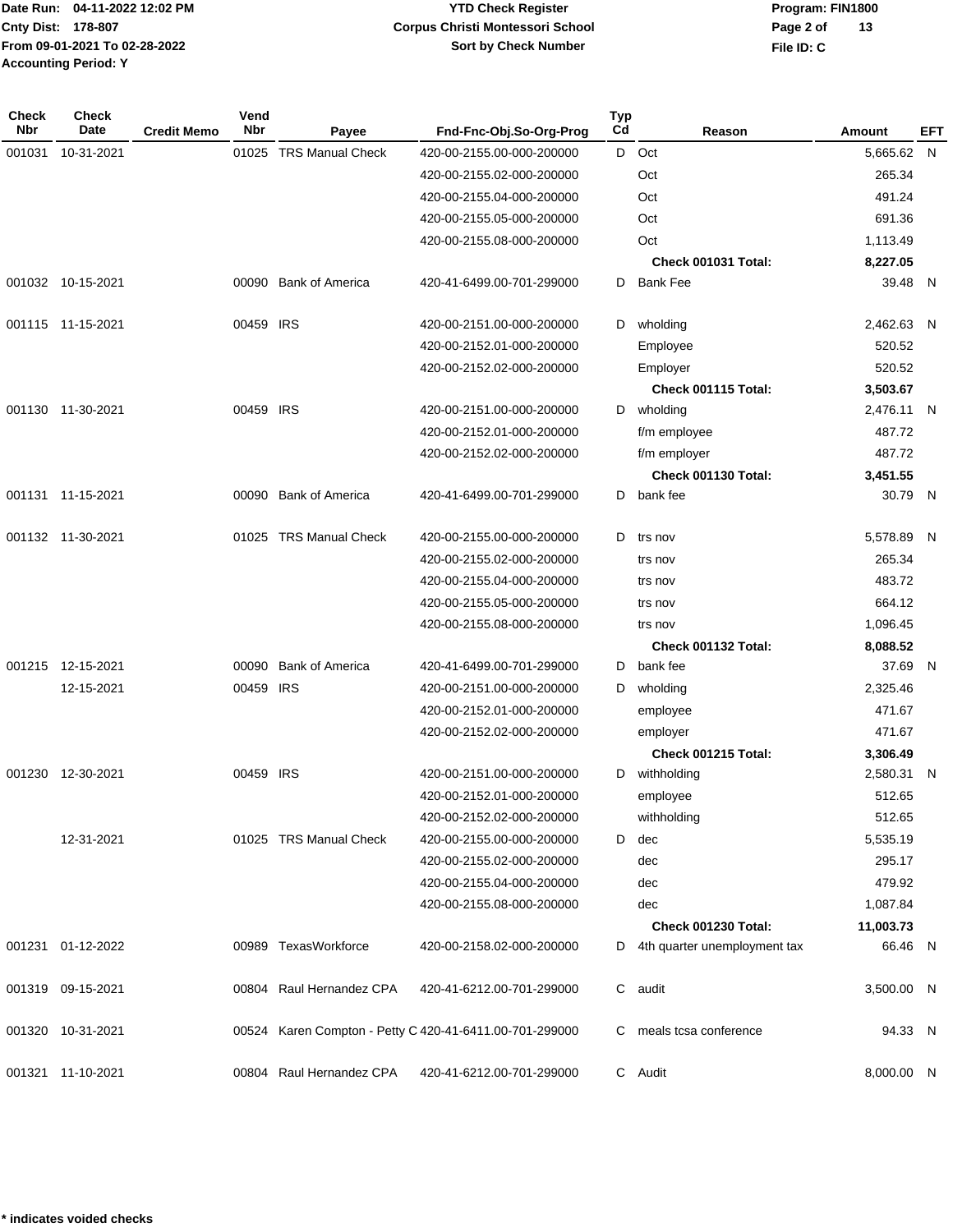**Program: FIN1800 File ID: C Page 3 of 13**

| <b>Check</b><br><b>Nbr</b> | <b>Check</b><br>Date | <b>Credit Memo</b> | Vend<br><b>Nbr</b> | Payee                       | Fnd-Fnc-Obj.So-Org-Prog                                  | <b>Typ</b><br>Cd | Reason                     | Amount     | EFT |
|----------------------------|----------------------|--------------------|--------------------|-----------------------------|----------------------------------------------------------|------------------|----------------------------|------------|-----|
| 001322                     | 12-02-2021           |                    | 00804              | Raul Hernandez CPA          | 420-41-6212.00-701-299000                                |                  | C Audit                    | 3,100.00 N |     |
|                            |                      |                    |                    |                             | 420-41-6212.00-701-299000                                |                  | Monthly assistance         | 2,100.00   |     |
|                            |                      |                    |                    |                             |                                                          |                  | Check 001322 Total:        | 5,200.00   |     |
|                            | 001337 09-21-2021    |                    |                    | 00717 Office Depot          | 420-11-6399.00-101-211000                                |                  | C supplies                 | 3.85 N     |     |
| 001338                     | 09-21-2021           |                    |                    | 00751 Pest Control Services | 420-51-6249.00-101-299000                                | С                | building spray             | 75.00 N    |     |
|                            | 001340 10-19-2021    |                    |                    |                             | 00051 American Montessori So 420-13-6411.00-101-299000   | C                | AMS Membership LH, CL, SP, | 368.00 N   |     |
|                            |                      |                    |                    |                             | 420-41-6499.00-701-299000                                |                  | AMS Membership             | 1,012.50   |     |
|                            |                      |                    |                    |                             | 420-41-6499.00-701-299000                                |                  | Check fee                  | 25.00      |     |
|                            |                      |                    |                    |                             |                                                          |                  | Check 001340 Total:        | 1,405.50   |     |
|                            | 001341 10-19-2021    |                    |                    | 00276 Desiree Gonzalez      | 420-11-6299.00-101-211000                                | C.               | counseling                 | 360.00 N   |     |
|                            | 001343 10-21-2021    |                    |                    | 00476 Jason Weeks           | 420-41-6411.00-701-299000                                | C                | reimb airfare for CW       | 530.80 N   |     |
|                            | 001344 10-21-2021    |                    |                    | 00717 Office Depot          | 420-11-6399.00-101-211000                                |                  | C supplies                 | 67.35 N    |     |
|                            | 001345 11-16-2021    |                    |                    | 00130 Business Card         | 420-11-6399.00-101-211000                                | C.               | supplies                   | 43.93 N    |     |
|                            |                      |                    |                    |                             | 420-41-6411.00-701-299000                                |                  | hotel conf/board meeting   | 708.77     |     |
|                            |                      |                    |                    |                             | 420-41-6411.00-701-299000                                |                  | gas                        | 62.16      |     |
|                            |                      |                    |                    |                             | 420-41-6499.00-701-299000                                |                  | finance fee                | 13.80      |     |
|                            |                      |                    |                    |                             | 420-51-6259.00-101-299000                                |                  | phone services             | 357.94     |     |
|                            |                      |                    |                    |                             |                                                          |                  | <b>Check 001345 Total:</b> | 1,186.60   |     |
|                            | 001346 11-18-2021    |                    |                    | 00276 Desiree Gonzalez      | 420-31-6299.00-101-299000                                | C                | counseling                 | 240.00 N   |     |
|                            | 001347 11-18-2021    |                    |                    |                             | 00312 Education Service Cente 420-13-6411.00-101-299000  | C.               | LH PO 4124                 | 100.00 N   |     |
|                            |                      |                    |                    |                             | 420-13-6411.00-101-299000                                |                  | <b>SC PO 4124</b>          | 100.00     |     |
|                            |                      |                    |                    |                             |                                                          |                  | Check 001347 Total:        | 200.00     |     |
|                            | 001348 11-18-2021    |                    |                    | 00717 Office Depot          | 420-11-6399.00-101-211000                                | C                | supplies                   | 312.80 N   |     |
|                            | 001350 01-04-2022    |                    |                    |                             | 01078 Xerox Financial Services 420-51-6269.10-101-299000 | C.               | Copier                     | 1,440.64 N |     |
| 001351                     | 01-05-2022           |                    |                    | 00473 Jason Deli            | 420-41-6419.00-701-299000                                | С                | board meeting              | 72.57 N    |     |
|                            | 001352 01-05-2022    |                    |                    | 01100 Jorge Aguas           | 420-51-6249.00-101-299000                                | C                | lawn                       | 550.00 N   |     |
|                            | 001353 12-31-2021    |                    |                    | 00400 Gulf Coast Paper Co.  | 420-51-6319.00-101-299000                                | C.               | supplies                   | 147.25 N   |     |
|                            |                      |                    |                    |                             | 420-51-6319.00-101-299000                                |                  | supplies                   | 58.71      |     |
|                            |                      |                    |                    |                             |                                                          |                  | <b>Check 001353 Total:</b> | 205.96     |     |
|                            | 001354 12-31-2021    |                    |                    | 00808 Renee Hausman         | 420-11-6299.00-101-237000                                |                  | C dyslexia services        | 475.00 N   |     |
|                            | 001355 01-06-2022    |                    |                    | 00436 Hudson Energy         | 420-51-6259.00-101-299000                                | C.               | electricity                | 62.05 N    |     |
|                            |                      |                    |                    |                             | 420-51-6259.00-101-299000                                |                  | electricity                | 996.92     |     |
|                            |                      |                    |                    |                             |                                                          |                  | <b>Check 001355 Total:</b> | 1,058.97   |     |
|                            | 001356 02-16-2022    |                    |                    | 00473 Jason Deli            | 420-41-6419.00-701-299000                                |                  | C board meeting 2-16       | 87.12 N    |     |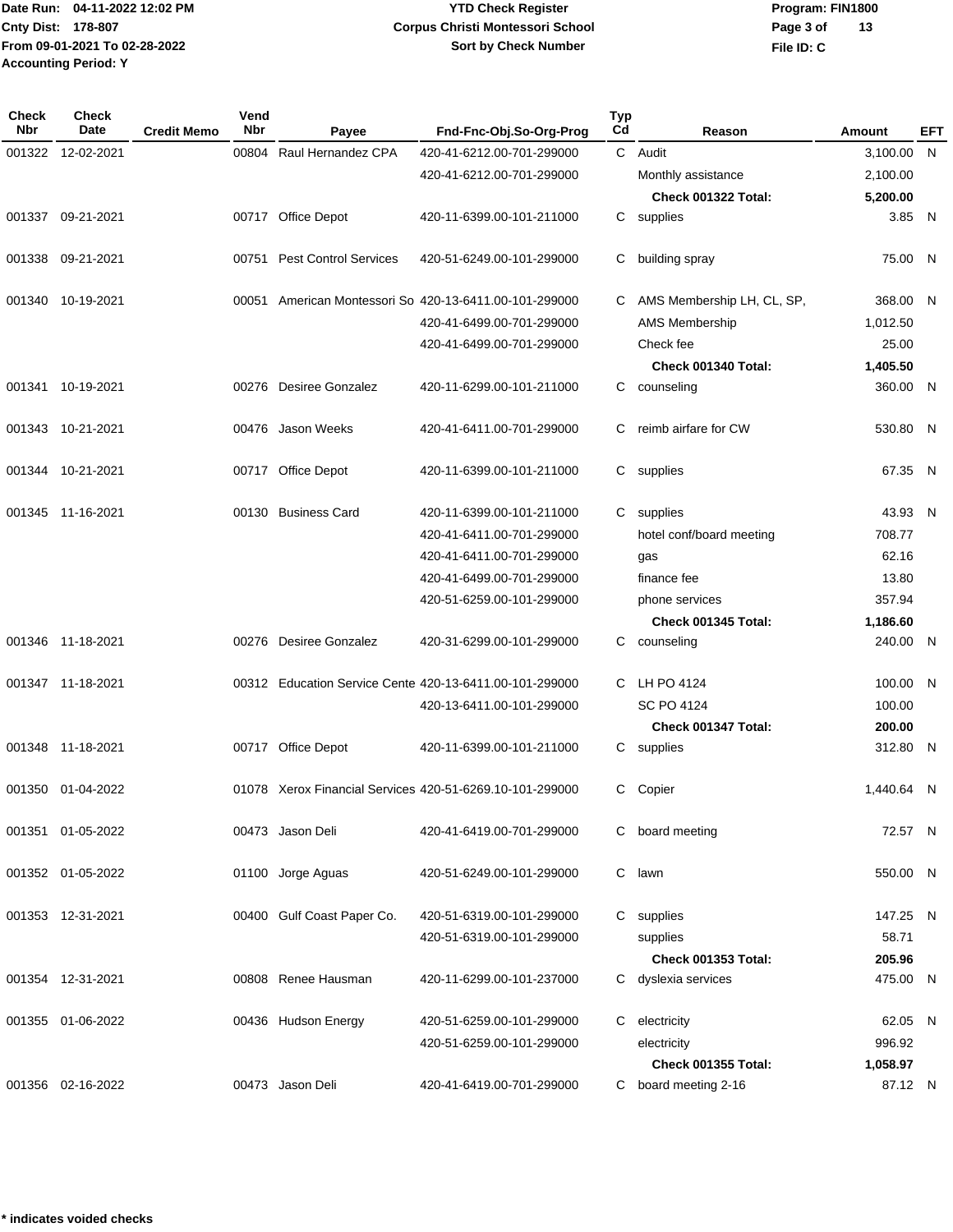# **YTD Check Register Corpus Christi Montessori School Sort by Check Number**

**Program: FIN1800 File ID: C Page 4 of 13**

| Check<br><b>Nbr</b> | Check<br>Date     | <b>Credit Memo</b> | Vend<br><b>Nbr</b> | Payee                       | Fnd-Fnc-Obj.So-Org-Prog                                    | <b>Typ</b><br>Cd | Reason                     | Amount     | EFT |
|---------------------|-------------------|--------------------|--------------------|-----------------------------|------------------------------------------------------------|------------------|----------------------------|------------|-----|
| 001357              | 02-16-2022        |                    |                    | 00584 Lori Terrell          | 420-11-6299.00-101-211000                                  |                  | C health screening         | 234.00 N   |     |
|                     |                   |                    |                    |                             |                                                            |                  |                            |            |     |
| 001358              | 02-16-2022        |                    |                    | 01159 Joanna Flores         | 420-11-6299.00-101-211000                                  | C                | health screening           | 234.00 N   |     |
|                     |                   |                    |                    |                             |                                                            |                  |                            |            |     |
| 001359              | 01-04-2022        |                    |                    |                             | 00943 SYSTEMSEVEN Service 420-53-6299.00-101-299000        | C                | Internet                   | 139.05 N   |     |
|                     |                   |                    |                    |                             |                                                            |                  |                            |            |     |
| 001360              | 02-17-2022        |                    |                    | 00002 1820 Services LLC     | 420-53-6399.00-101-299000                                  | C                | switch                     | 34.95 N    |     |
| 001636              | 09-03-2021        |                    |                    | 00307 Eagle Lock and Key    | 420-51-6249.00-101-299000                                  | C                | Repair door                | 275.95 N   |     |
|                     |                   |                    |                    |                             |                                                            |                  |                            |            |     |
| 001637              | 09-03-2021        |                    |                    |                             | 00943 SYSTEMSEVEN Service 420-53-6299.00-101-299000        | C                | internet                   | 139.05 N   |     |
|                     |                   |                    |                    |                             |                                                            |                  |                            |            |     |
| 001640              | 09-07-2021        |                    |                    | 01084 Morgan Weeks          | 420-11-6299.00-101-211000                                  | C                | distance learning          | 500.00 N   |     |
|                     |                   |                    |                    |                             |                                                            |                  |                            |            |     |
| 001643              | 09-13-2021        |                    |                    | 00247 Danner's Incorporated | 420-52-6249.00-101-299000                                  | C                | cameras                    | 319.67 N   |     |
|                     |                   |                    |                    |                             |                                                            |                  |                            |            |     |
|                     | 001644 09-13-2021 |                    |                    | 00803 Raptor Technologies   | 420-23-6399.00-101-299000                                  |                  | raptor license po 4 108    | 595.00 N   |     |
| 001645              | 09-13-2021        |                    |                    | 01084 Morgan Weeks          | 420-11-6299.00-101-211000                                  | C                | Distance learning          | 425.00 N   |     |
|                     |                   |                    |                    |                             |                                                            |                  |                            |            |     |
| 001646              | 09-13-2021        |                    |                    | 01139 Barbara Bebout        | 420-11-6299.00-101-211000                                  | C                | tutoring                   | 787.50 N   |     |
|                     |                   |                    |                    |                             | 420-11-6299.00-101-211000                                  |                  | tutoring                   | 660.00     |     |
|                     |                   |                    |                    |                             |                                                            |                  | Check 001646 Total:        | 1,447.50   |     |
|                     | 001648 09-17-2021 |                    |                    | 00002 1820 Services LLC     | 420-53-6399.00-101-299000                                  |                  | po 4110 wireless ap        | 199.90 N   |     |
|                     |                   |                    |                    |                             |                                                            |                  |                            |            |     |
| 001649              | 09-17-2021        |                    |                    | 00130 Business Card         | 420-41-6399.00-701-299000                                  | C.               | mail                       | 22.67 N    |     |
|                     |                   |                    |                    |                             | 420-41-6499.00-701-299000                                  |                  | Finance                    | 18.50      |     |
|                     |                   |                    |                    |                             |                                                            |                  | Check 001649 Total:        | 41.17      |     |
|                     | 001650 09-17-2021 |                    |                    |                             | 00743 Pediatric Rehabilitative C 420-11-6299.00-101-223000 | C.               | speech                     | 810.00 N   |     |
|                     | 001651 09-20-2021 |                    |                    | 00276 Desiree Gonzalez      | 420-11-6299.00-101-211000                                  | C.               | Counseling                 | 120.00 N   |     |
|                     |                   |                    |                    |                             |                                                            |                  |                            |            |     |
|                     | 001652 09-20-2021 |                    |                    | 01084 Morgan Weeks          | 420-11-6299.00-101-211000                                  | С                | Distance learning          | 400.00 N   |     |
|                     |                   |                    |                    |                             |                                                            |                  |                            |            |     |
|                     | 001653 09-20-2021 |                    |                    | 01139 Barbara Bebout        | 420-11-6299.00-101-211000                                  | C                | tutoring                   | 660.00 N   |     |
|                     |                   |                    |                    |                             |                                                            |                  |                            |            |     |
|                     | 001655 09-30-2021 |                    |                    | 00024 AFLAC                 | 420-00-2159.00-003-200000                                  | D.               | SEP DED MISCELLANEOUS      | 1,836.14 N |     |
|                     |                   |                    |                    |                             | 420-00-2159.00-005-200000                                  |                  | SEP DED MISCELLANEOUS      | 294.92     |     |
|                     |                   |                    |                    |                             |                                                            |                  | <b>Check 001655 Total:</b> | 2,131.06   |     |
| 001656              | 09-30-2021        |                    |                    |                             | 00680 National Benefit Services 420-00-2159.00-019-200000  |                  | D SEP DED TAX SHEL. ANNUIT | 50.00 N    |     |
| 001657              | 09-30-2021        |                    |                    | 01026 TRS-Active Care       | 420-00-2153.00-014-200000                                  | D                | SEP DED TEA CONTRIB        | 4,677.00 N |     |
|                     |                   |                    |                    |                             |                                                            |                  |                            |            |     |
| 001658              | 09-30-2021        |                    |                    | 01041 United HealthCare     | 420-00-2153.00-011-200000                                  | D                | SEP DED HEALTH INSURAN     | 480.52 N   |     |
|                     |                   |                    |                    |                             | 420-00-2153.00-021-200000                                  |                  | SEP DED EMPLR CONTRIB      | 83.52      |     |
|                     |                   |                    |                    |                             |                                                            |                  | Check 001658 Total:        | 564.04     |     |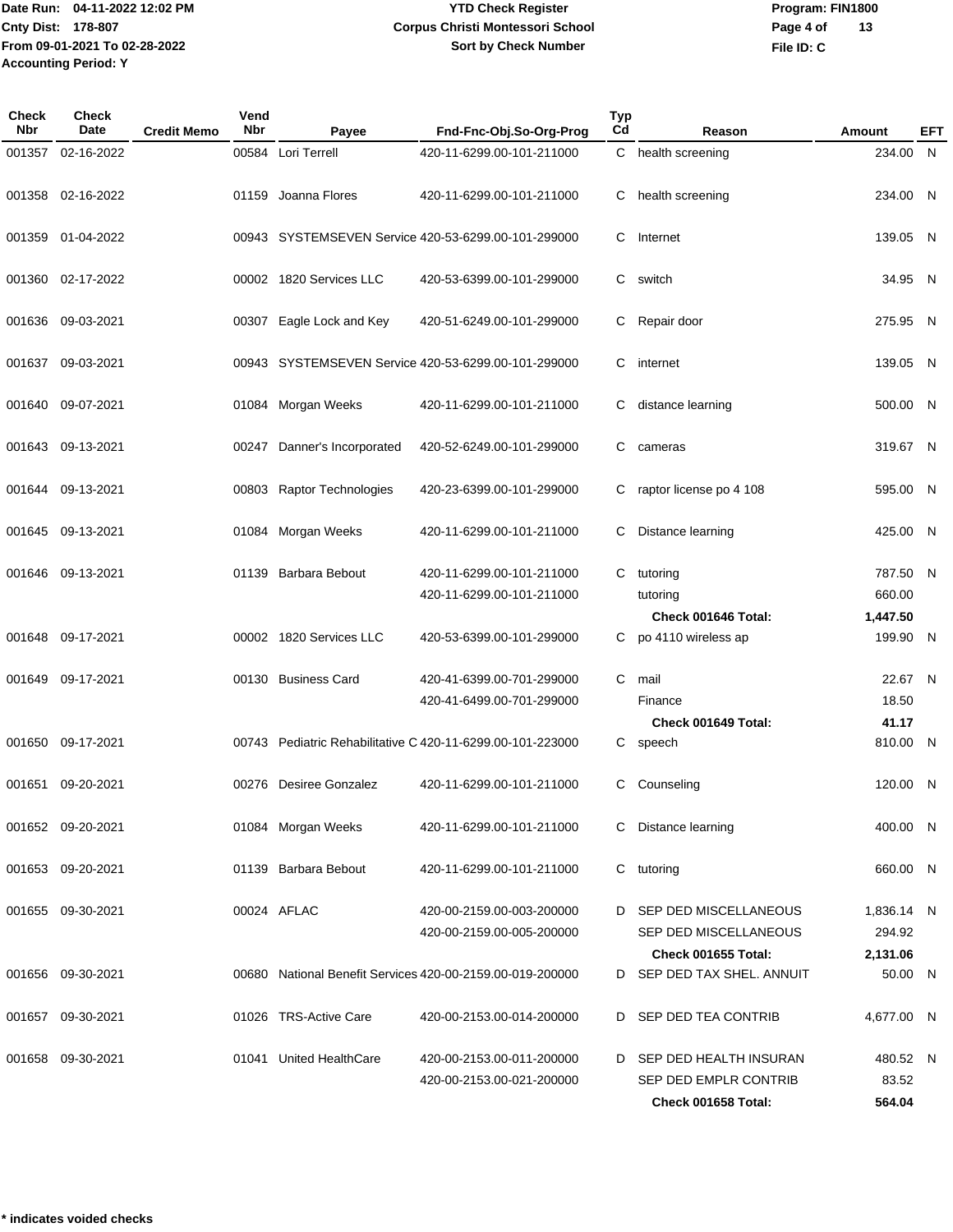# **YTD Check Register Corpus Christi Montessori School Sort by Check Number**

**Program: FIN1800 File ID: C Page 5 of 13**

| Check<br><b>Nbr</b> | <b>Check</b><br><b>Date</b> | <b>Credit Memo</b> | Vend<br><b>Nbr</b> | Payee                        | Fnd-Fnc-Obj.So-Org-Prog                                  | <b>Typ</b><br>Cd | Reason                             | Amount            | EFT |
|---------------------|-----------------------------|--------------------|--------------------|------------------------------|----------------------------------------------------------|------------------|------------------------------------|-------------------|-----|
| 001659              | 09-27-2021                  |                    |                    | 00002 1820 Services LLC      | 420-53-6299.00-101-299000                                |                  | C technology                       | 995.00 N          |     |
|                     |                             |                    |                    |                              |                                                          |                  |                                    |                   |     |
| 001660              | 09-27-2021                  |                    |                    | 00189 City of Corpus Christi | 420-51-6259.00-101-299000                                | C                | gas/water                          | 468.48 N          |     |
|                     |                             |                    |                    |                              |                                                          |                  |                                    |                   |     |
| 001661              | 09-27-2021                  |                    |                    | 00581 Lonestar Overnight     | 420-41-6399.00-701-299000                                | C                | mail                               | 109.28 N          |     |
|                     |                             |                    |                    |                              |                                                          |                  |                                    |                   |     |
|                     | 001662 09-27-2021           |                    |                    |                              | 00987 Texas State Library and 420-11-6399.00-101-211000  | C                | student                            | 16.82 N           |     |
|                     | 001663 09-27-2021           |                    |                    | 01084 Morgan Weeks           | 420-11-6299.00-101-211000                                | C                | distance learning                  | 275.00 N          |     |
|                     |                             |                    |                    |                              |                                                          |                  |                                    |                   |     |
| 001664              | 09-27-2021                  |                    |                    | 01139 Barbara Bebout         | 420-11-6299.00-101-211000                                | C                | tutoring                           | 825.00 N          |     |
|                     |                             |                    |                    |                              |                                                          |                  |                                    |                   |     |
| 001665              | 09-27-2021                  |                    |                    | 01147 Dawn Dougherty         | 420-11-6299.00-101-211000                                | C                | art classes                        | 800.00 N          |     |
|                     |                             |                    |                    |                              |                                                          |                  |                                    |                   |     |
| 001666              | 09-27-2021                  |                    |                    | 00276 Desiree Gonzalez       | 420-11-6299.00-101-211000                                | C                | counseling                         | 200.00 N          |     |
|                     |                             |                    |                    |                              |                                                          |                  |                                    |                   |     |
|                     | 001667 09-27-2021           |                    |                    | 00786 Purchase Power         | 420-11-6399.00-101-211000                                | C                | postage                            | 211.00 N          |     |
| 001668              | 09-27-2021                  |                    |                    |                              | 01078 Xerox Financial Services 420-51-6269.10-101-299000 | C                | copier                             | 2,114.17 N        |     |
|                     |                             |                    |                    |                              |                                                          |                  |                                    |                   |     |
| 001695              | 09-30-2021                  |                    |                    | 00017 Ada Flores             | 420-41-6411.00-701-299000                                | C                | mileage                            | 19.60 N           |     |
|                     |                             |                    |                    |                              |                                                          |                  |                                    |                   |     |
| 001696              | 09-30-2021                  |                    |                    | 00230 Culligan               | 420-51-6259.00-101-299000                                | C                | water                              | 601.95 N          |     |
|                     |                             |                    |                    |                              |                                                          |                  |                                    |                   |     |
| 001697              | 09-30-2021                  |                    |                    | 00276 Desiree Gonzalez       | 420-11-6299.00-101-211000                                | C                | counseling                         | 280.00 N          |     |
|                     |                             |                    |                    |                              |                                                          |                  |                                    |                   |     |
| 001698              | 09-30-2021                  |                    |                    | 00436 Hudson Energy          | 420-51-6259.00-101-299000                                | C                | electricity                        | 1,270.42 N        |     |
|                     |                             |                    |                    |                              | 420-51-6259.00-101-299000                                |                  | electricity<br>Check 001698 Total: | 61.43<br>1,331.85 |     |
| 001699              | 09-30-2021                  |                    |                    | 00812 Richard Compton        | 420-11-6299.00-101-211000                                | C.               | <b>PE</b> Mentor                   | 200.00 N          |     |
|                     |                             |                    |                    |                              |                                                          |                  |                                    |                   |     |
|                     | 001700 09-30-2021           |                    |                    |                              | 00815 Richards Air Conditionin 420-51-6249.00-101-299000 |                  | $C$ a/c                            | 1,098.50 N        |     |
|                     |                             |                    |                    |                              |                                                          |                  |                                    |                   |     |
| 001701              | 09-30-2021                  |                    |                    | 01084 Morgan Weeks           | 420-11-6299.00-101-211000                                | C                | <b>Distance Learning</b>           | 250.00 N          |     |
|                     |                             |                    |                    |                              |                                                          |                  |                                    |                   |     |
|                     | 001702 09-30-2021           |                    |                    | 01139 Barbara Bebout         | 420-11-6299.00-101-211000                                | C.               | tutoring                           | 465.00 N          |     |
|                     | 001703 09-30-2021           |                    |                    |                              | 420-51-6319.00-101-299000                                |                  |                                    | 207.34 N          |     |
|                     |                             |                    |                    | 00400 Gulf Coast Paper Co.   | 420-51-6319.00-101-299000                                |                  | C Supplies<br>Supplies             | 85.54             |     |
|                     |                             |                    |                    |                              | 420-51-6319.00-101-299000                                |                  | Supplies                           | 122.52            |     |
|                     |                             |                    |                    |                              |                                                          |                  | Check 001703 Total:                | 415.40            |     |
|                     | 001705 10-08-2021           |                    |                    | 00276 Desiree Gonzalez       | 420-11-6299.00-101-211000                                |                  | C Counseling                       | 280.00 N          |     |
|                     |                             |                    |                    |                              |                                                          |                  |                                    |                   |     |
|                     | 001706 10-08-2021           |                    |                    |                              | 00943 SYSTEMSEVEN Service 420-53-6299.00-101-299000      | C                | Internet                           | 139.05 N          |     |
|                     |                             |                    |                    |                              |                                                          |                  |                                    |                   |     |
|                     | 001707 10-08-2021           |                    |                    |                              | 01062 Walsh Gallegos Trevino 420-41-6211.00-701-299000   | C.               | question about volunteer servi     | 94.50 N           |     |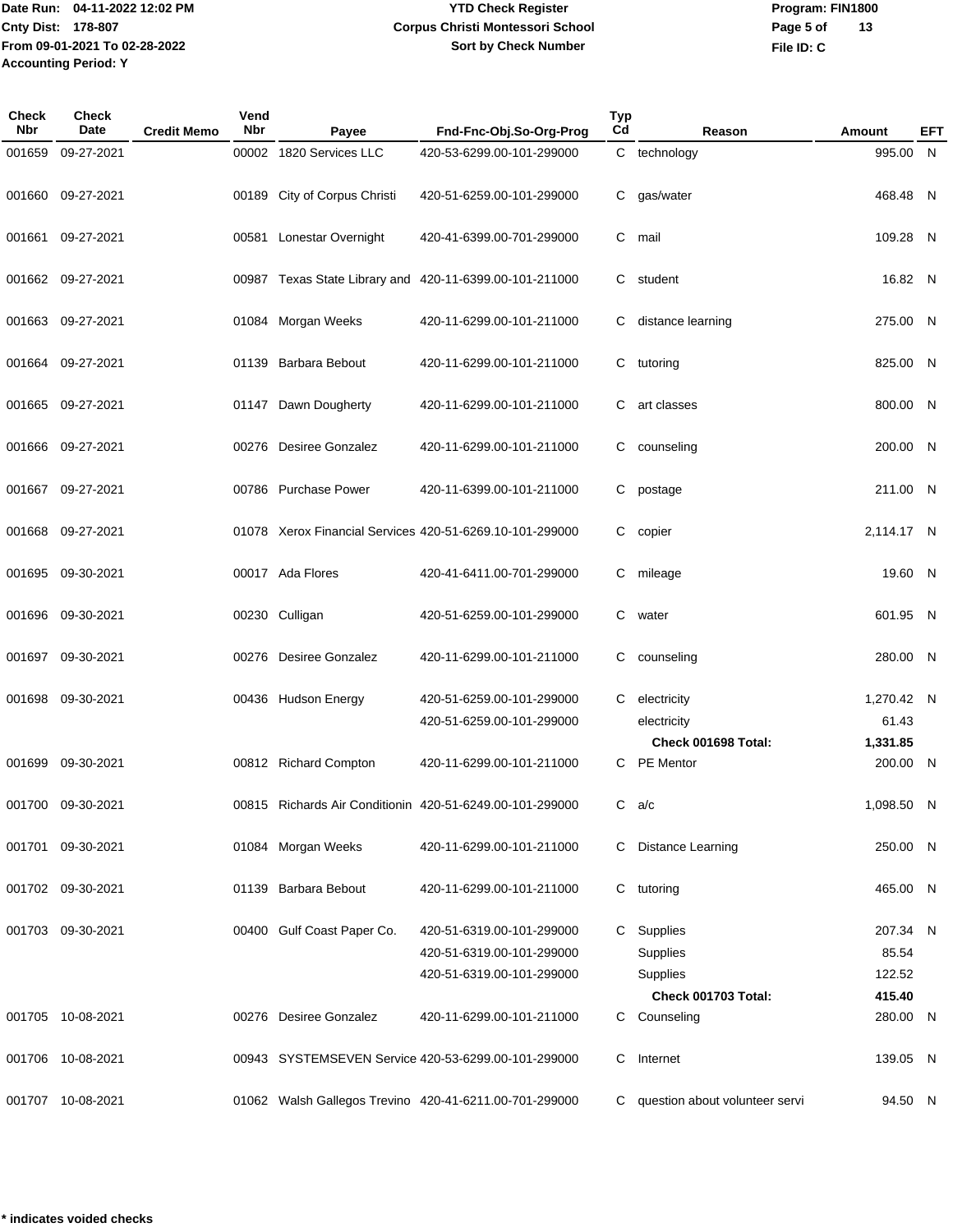# **YTD Check Register Corpus Christi Montessori School Sort by Check Number**

**Program: FIN1800 File ID: C Page 6 of 13**

| Check<br>Nbr | Check<br>Date     | <b>Credit Memo</b> | Vend<br><b>Nbr</b> | Payee                        | Fnd-Fnc-Obj.So-Org-Prog                                   | <b>Typ</b><br>Cd | Reason                       | Amount     | EFT |
|--------------|-------------------|--------------------|--------------------|------------------------------|-----------------------------------------------------------|------------------|------------------------------|------------|-----|
| 001708       | 10-08-2021        |                    |                    | 01100 Jorge Aguas            | 420-51-6249.00-101-299000                                 |                  | C Lawn maint                 | 550.00 N   |     |
|              |                   |                    |                    |                              |                                                           |                  |                              |            |     |
| 001709       | 10-08-2021        |                    |                    | 01147 Dawn Dougherty         | 420-11-6299.00-101-211000                                 | C.               | Art                          | 475.00 N   |     |
|              |                   |                    |                    |                              |                                                           |                  |                              |            |     |
|              | 001711 10-11-2021 |                    | 00247              | Danner's Incorporated        | 420-52-6249.00-101-299000                                 | C                | cameras                      | 319.67 N   |     |
|              | 001712 10-11-2021 |                    | 00581              | Lonestar Overnight           | 420-41-6399.00-701-299000                                 | C                | mail                         | 69.75 N    |     |
|              |                   |                    |                    |                              |                                                           |                  |                              |            |     |
|              | 001713 10-11-2021 |                    |                    | 01084 Morgan Weeks           | 420-11-6299.00-101-211000                                 |                  | distance learning            | 125.00 N   |     |
|              |                   |                    |                    |                              |                                                           |                  |                              |            |     |
|              | 001714 10-18-2021 |                    |                    | 00130 Business Card          | 420-11-6399.00-101-211000                                 | C.               | supplies                     | 428.22 N   |     |
|              |                   |                    |                    |                              | 420-41-6411.00-701-299000                                 |                  | kc travel                    | 484.21     |     |
|              |                   |                    |                    |                              | 420-41-6499.00-701-299000                                 |                  | Facebook/finance ch          | 38.00      |     |
|              |                   |                    |                    |                              | 420-51-6259.00-101-299000                                 |                  | Phone/Zoom                   | 107.98     |     |
|              |                   |                    |                    |                              |                                                           |                  | Check 001714 Total:          | 1,058.41   |     |
|              | 001715 10-18-2021 |                    |                    |                              | 00501 Johnson Controls Securit 420-52-6249.00-101-299000  |                  | C Quarterly                  | 1,382.79 N |     |
|              |                   |                    |                    |                              |                                                           |                  |                              |            |     |
|              | 001716 10-18-2021 |                    |                    | 00868 School Speciality LLC  | 420-11-6399.13-101-211000                                 |                  | PO 4113 Art Supplies         | 104.41 N   |     |
|              |                   |                    |                    |                              |                                                           |                  |                              |            |     |
|              | 001717 10-18-2021 |                    |                    | 00942 SYNCB/Amazon           | 420-11-6399.00-101-211000                                 |                  | C PO 4105 Supplies           | 71.78 N    |     |
|              |                   |                    |                    |                              | 420-11-6399.13-101-211000                                 |                  | PO 4114                      | 381.10     |     |
|              |                   |                    |                    |                              | 420-11-6399.13-101-211000                                 |                  | PO 4114                      | 10.57      |     |
|              |                   |                    |                    |                              |                                                           |                  | Check 001717 Total:          | 463.45     |     |
|              | 001720 10-25-2021 |                    |                    | 00189 City of Corpus Christi | 420-51-6259.00-101-299000                                 |                  | C water/gas                  | 495.94 N   |     |
|              |                   |                    |                    |                              |                                                           |                  |                              |            |     |
| 001721       | 10-25-2021        |                    |                    | 00276 Desiree Gonzalez       | 420-11-6299.00-101-211000                                 | С                | counseling                   | 200.00 N   |     |
|              |                   |                    |                    |                              |                                                           |                  |                              |            |     |
|              | 001723 10-25-2021 |                    |                    |                              | 01078 Xerox Financial Services 420-51-6269.10-101-299000  | С                | copier                       | 1,318.81 N |     |
|              |                   |                    |                    |                              |                                                           |                  |                              |            |     |
| 001726       | 10-29-2021        |                    |                    | 00024 AFLAC                  | 420-00-2159.00-003-200000                                 | D                | <b>OCT DED MISCELLANEOUS</b> | 2,028.82 N |     |
|              |                   |                    |                    |                              | 420-00-2159.00-005-200000                                 |                  | <b>OCT DED MISCELLANEOUS</b> | 102.24     |     |
|              | 11-30-2021        |                    |                    | 00717 Office Depot           | 420-11-6399.00-101-211000                                 |                  | D supplies                   | 118.98     |     |
|              |                   |                    |                    |                              |                                                           |                  | Check 001726 Total:          | 2,250.04   |     |
|              | 001727 10-29-2021 |                    |                    |                              | 00680 National Benefit Services 420-00-2159.00-019-200000 |                  | D OCT DED TAX SHEL. ANNUIT   | 50.00 N    |     |
|              |                   |                    |                    |                              |                                                           |                  |                              |            |     |
|              | 001728 10-29-2021 |                    |                    | 01026 TRS-Active Care        | 420-00-2153.00-014-200000                                 | D                | OCT DED TEA CONTRIB          | 5,511.00 N |     |
|              |                   |                    |                    |                              |                                                           |                  |                              |            |     |
|              | 001729 10-29-2021 |                    |                    | 01041 United HealthCare      | 420-00-2153.00-011-200000                                 |                  | D OCT DED HEALTH INSURAN     | 605.82 N   |     |
|              |                   |                    |                    |                              | 420-00-2153.00-021-200000                                 |                  | OCT DED EMPLR CONTRIB L      | 117.72     |     |
|              |                   |                    |                    |                              |                                                           |                  | Check 001729 Total:          | 723.54     |     |
|              | 001730 10-31-2021 |                    |                    | 00002 1820 Services LLC      | 420-53-6299.00-101-299000                                 |                  | C Technology                 | 995.00 N   |     |
|              |                   |                    |                    |                              |                                                           |                  |                              |            |     |
|              | 001731 10-31-2021 |                    |                    | 00171 Cerise Weeks           | 420-41-6411.00-701-299000                                 |                  | Meals TCSA Conf              | 101.73 N   |     |
|              | 11-18-2021        |                    |                    | 01061 WalMart                | 420-11-6399.08-101-211000                                 | D                | class supplies               | 229.62     |     |
|              |                   |                    |                    |                              |                                                           |                  | Check 001731 Total:          | 331.35     |     |
|              | 001732 10-31-2021 |                    |                    | 00276 Desiree Gonzalez       | 420-11-6299.00-101-211000                                 |                  | C Counseling                 | 320.00 N   |     |
|              |                   |                    |                    |                              |                                                           |                  |                              |            |     |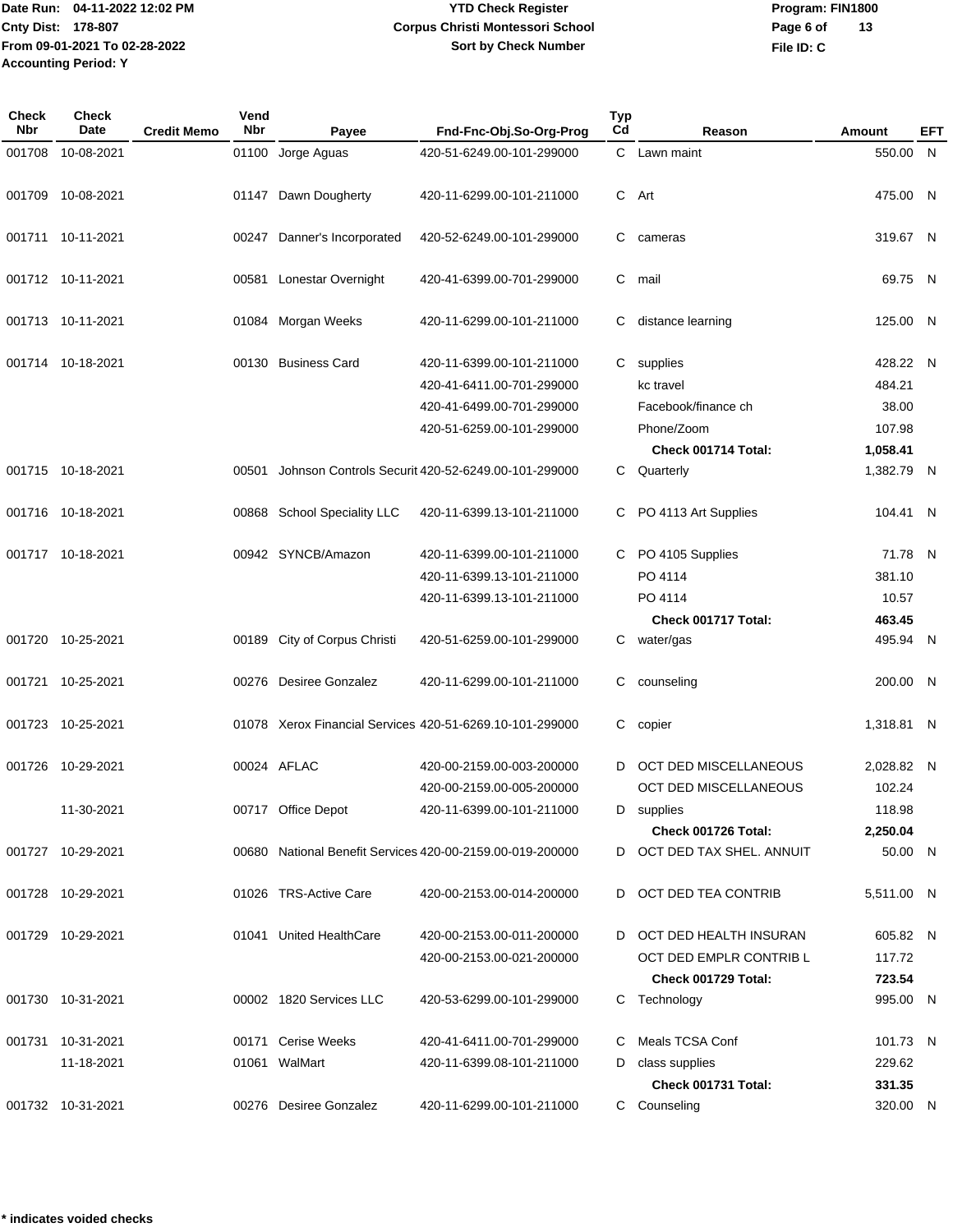**Program: FIN1800 File ID: C Page 7 of 13**

| <b>Check</b><br>Nbr | Check<br>Date     | <b>Credit Memo</b> | Vend<br>Nbr | Payee                        | Fnd-Fnc-Obj.So-Org-Prog                                    | <b>Typ</b><br>Cd | Reason               | Amount     | EFT |
|---------------------|-------------------|--------------------|-------------|------------------------------|------------------------------------------------------------|------------------|----------------------|------------|-----|
| 001733              | 12-16-2021        |                    | 00130       | <b>Business Card</b>         | 420-11-6399.00-101-211000                                  | $\mathbf{C}$     | Phone                | 129.74 N   |     |
|                     |                   |                    |             |                              | 420-41-6399.00-701-299000                                  |                  | mail                 | 116.16     |     |
|                     |                   |                    |             |                              | 420-41-6411.00-701-299000                                  |                  | gas                  | 78.89      |     |
|                     |                   |                    |             |                              | 420-41-6411.00-701-299000                                  |                  | hotel                | 473.80     |     |
|                     |                   |                    |             |                              | 420-41-6499.00-701-299000                                  |                  | fbook                | 15.59      |     |
|                     |                   |                    |             |                              | 420-41-6499.00-701-299000                                  |                  | finance chg          | 13.36      |     |
|                     |                   |                    |             |                              | 420-51-6259.00-101-299000                                  |                  | Phone                | 341.96     |     |
|                     |                   |                    |             |                              |                                                            |                  | Check 001733 Total:  | 1,169.50   |     |
|                     | 001734 10-31-2021 |                    |             |                              | 00312 Education Service Cente 420-41-6411.00-701-299000    | C                | PO 4117 workshop     | 100.00 N   |     |
|                     | 12-16-2021        |                    |             |                              | 00743 Pediatric Rehabilitative C 420-11-6299.00-101-223000 | C                | speech services      | 690.00     |     |
|                     |                   |                    |             |                              |                                                            |                  | Check 001734 Total:  | 790.00     |     |
| 001735              | 10-31-2021        |                    |             | 00436 Hudson Energy          | 420-51-6259.00-101-299000                                  | C                | electricity          | 62.05 N    |     |
|                     |                   |                    |             |                              | 420-51-6259.00-101-299000                                  |                  | electricity          | 1,220.19   |     |
|                     | 12-19-2021        |                    |             | 00276 Desiree Gonzalez       | 420-31-6299.00-101-299000                                  | C                | counseling           | 200.00     |     |
|                     |                   |                    |             |                              |                                                            |                  | Check 001735 Total:  | 1,482.24   |     |
| 001736              | 10-31-2021        |                    | 00442 IBC   |                              | 420-41-6429.00-701-299000                                  | C.               | deposit for d/o      | 2,614.56 N |     |
| 001737              | 10-31-2021        |                    | 00751       | <b>Pest Control Services</b> | 420-51-6249.00-101-299000                                  | C                | Pest spray           | 75.00 N    |     |
|                     | 12-19-2021        |                    | 00501       |                              | Johnson Controls Securit 420-52-6249.00-101-299000         | С                | additional service   | 669.34     |     |
|                     |                   |                    |             |                              |                                                            |                  | Check 001737 Total:  | 744.34     |     |
| 001738              | 10-31-2021        |                    |             | 00808 Renee Hausman          | 420-11-6299.00-101-237000                                  | C                | dyslexia             | 662.50 N   |     |
| 001739              | 10-31-2021        |                    | 01094       |                              | BankDirect Capital Finan 420-41-6429.00-701-299000         | C                | d/o insurance        | 681.07 N   |     |
|                     | 12-19-2021        |                    | 01140       | Tawana Aleman                | 420-11-6299.00-101-223000                                  | С                | transistion services | 250.00     |     |
|                     |                   |                    |             |                              |                                                            |                  | Check 001739 Total:  | 931.07     |     |
| 001740              | 10-31-2021        |                    | 01100       | Jorge Aguas                  | 420-51-6249.00-101-299000                                  | C                | lawn                 | 550.00 N   |     |
|                     | 12-29-2021        |                    |             | 00002 1820 Services LLC      | 420-53-6299.00-101-299000                                  | C                | technology           | 1,257.40   |     |
|                     |                   |                    |             |                              |                                                            |                  | Check 001740 Total:  | 1,807.40   |     |
|                     | 001741 12-29-2021 |                    |             |                              | 01094 BankDirect Capital Finan 420-41-6429.00-701-299000   | C                | d/o insurance        | 681.07 N   |     |
|                     | 001742 10-31-2021 |                    |             | 01147 Dawn Dougherty         | 420-11-6299.00-101-211000                                  | C                | 32 @ \$25            | 800.00 N   |     |
|                     | 12-31-2021        |                    |             | 00189 City of Corpus Christi | 420-51-6259.00-101-299000                                  | C                | water/gas            | 407.44     |     |
|                     |                   |                    |             |                              |                                                            |                  | Check 001742 Total:  | 1,207.44   |     |
|                     | 001743 10-31-2021 |                    |             | 01153 CBTASBO                | 420-41-6411.00-701-299000                                  | C                | Dues                 | 100.00 N   |     |
|                     | 001762 10-31-2021 |                    |             | 00400 Gulf Coast Paper Co.   | 420-51-6319.00-101-299000                                  | C.               | supplies             | 36.83 N    |     |
|                     |                   |                    |             |                              | 420-51-6319.00-101-299000                                  |                  | supplies             | 114.46     |     |
|                     |                   |                    |             |                              | 420-51-6319.00-101-299000                                  |                  | supplies             | 197.51     |     |
|                     |                   |                    |             |                              | 420-51-6319.00-101-299000                                  |                  | supplies             | 36.83      |     |
|                     |                   |                    |             |                              | 420-51-6319.00-101-299000                                  |                  | supplies             | 36.83      |     |
|                     |                   |                    |             |                              |                                                            |                  | Check 001762 Total:  | 422.46     |     |
|                     | 001763 11-08-2021 |                    |             | 00247 Danner's Incorporated  | 420-52-6249.00-101-299000                                  | C.               | camera security      | 319.67 N   |     |
|                     | 001764 11-08-2021 |                    |             | 00276 Desiree Gonzalez       | 420-31-6299.00-101-299000                                  | C                | counseling           | 320.00 N   |     |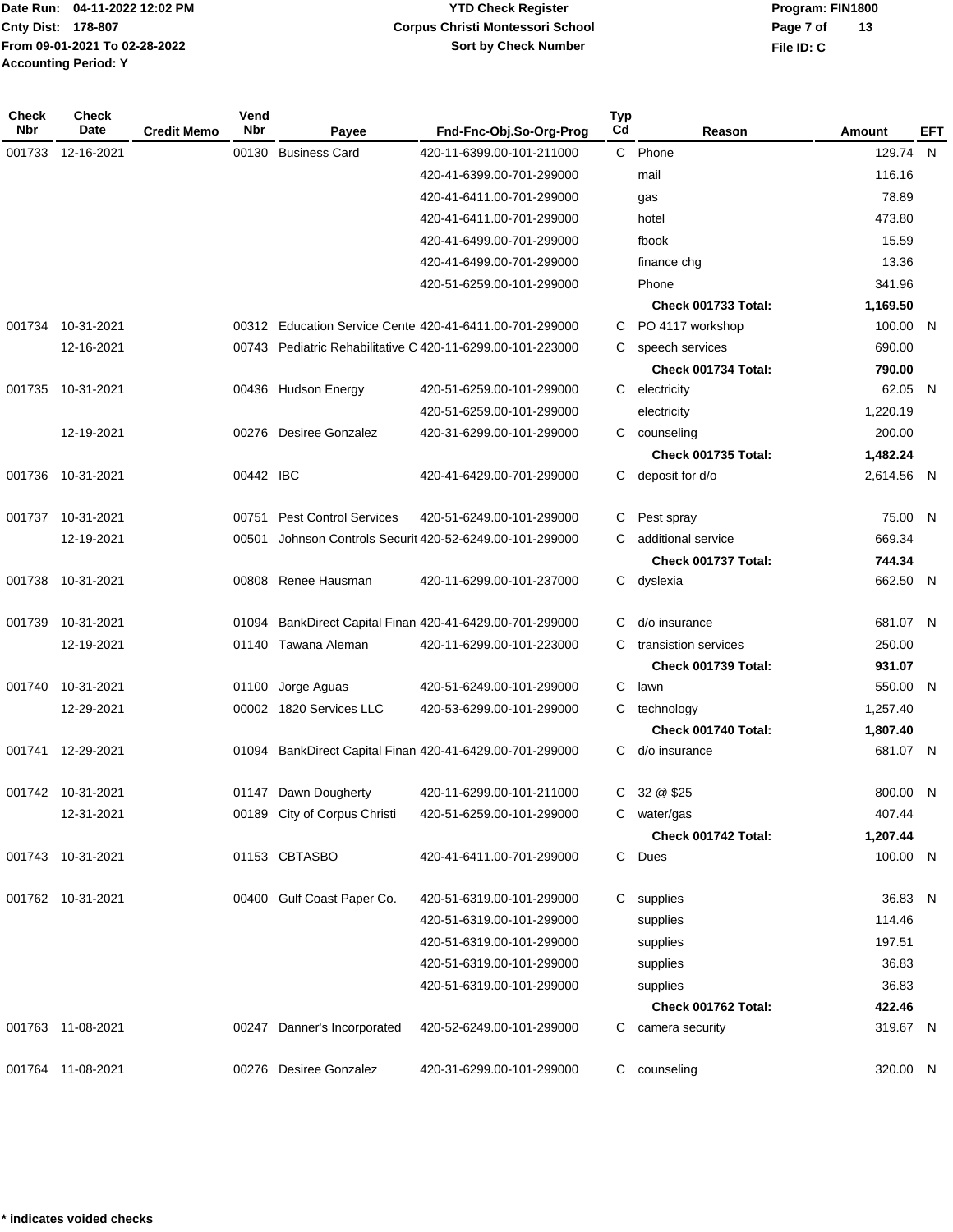**Program: FIN1800 File ID: C Page 8 of 13**

| Check<br>Nbr | <b>Check</b><br><b>Date</b> | <b>Credit Memo</b> | Vend<br>Nbr | Payee                        | Fnd-Fnc-Obj.So-Org-Prog                                    | <b>Typ</b><br>Cd | Reason                       | Amount     | EFT |
|--------------|-----------------------------|--------------------|-------------|------------------------------|------------------------------------------------------------|------------------|------------------------------|------------|-----|
| 001765       | 11-08-2021                  |                    | 00442 IBC   |                              | 420-41-6429.00-701-299000                                  |                  | C Equipment                  | 1,070.00 N |     |
|              |                             |                    |             |                              |                                                            |                  |                              |            |     |
|              | 001766 11-08-2021           |                    |             | 00581 Lonestar Overnight     | 420-41-6399.00-701-299000                                  | C                | mail                         | 178.20 N   |     |
|              |                             |                    |             |                              |                                                            |                  |                              |            |     |
|              | 001767 11-08-2021           |                    |             |                              | 00943 SYSTEMSEVEN Service 420-53-6299.00-101-299000        | C                | Internet                     | 139.05 N   |     |
|              |                             |                    |             |                              |                                                            |                  |                              |            |     |
|              | 001768 11-08-2021           |                    |             |                              | 01093 Texas Public Charter Sc 420-41-6499.00-701-299000    | С                | <b>TPCS</b> dues             | 2,856.00 N |     |
|              | 001770 10-31-2021           |                    |             | 00230 Culligan               | 420-51-6259.00-101-299000                                  | C.               | water                        | 627.95 N   |     |
|              |                             |                    |             |                              |                                                            |                  |                              |            |     |
|              | 001772 11-10-2021           |                    |             |                              | 00743 Pediatric Rehabilitative C 420-11-6299.00-101-223000 | C.               | speech                       | 690.00 N   |     |
|              |                             |                    |             |                              |                                                            |                  |                              |            |     |
|              | 001774 11-14-2021           |                    |             | 00276 Desiree Gonzalez       | 420-31-6299.00-101-299000                                  | С                | Counseling                   | 200.00 N   |     |
|              |                             |                    |             |                              |                                                            |                  |                              |            |     |
|              | 001775 11-14-2021           |                    |             |                              | 00312 Education Service Cente 420-13-6411.00-101-299000    | C.               | PO 4129 OB                   | 100.00 N   |     |
|              |                             |                    |             |                              | 420-13-6411.00-101-299000                                  |                  | PO 4130 TM                   | 100.00     |     |
|              |                             |                    |             |                              |                                                            |                  | Check 001775 Total:          | 200.00     |     |
|              | 001776 11-14-2021           |                    |             | 00751 Pest Control Services  | 420-51-6249.00-101-299000                                  | C.               | Spray                        | 75.00 N    |     |
|              | 001778 11-14-2021           |                    |             | 01147 Dawn Dougherty         | 420-11-6299.00-101-211000                                  | C.               | Art                          | 550.00 N   |     |
|              |                             |                    |             |                              | 420-11-6299.00-101-211000                                  |                  | Art - $2$                    | 275.00     |     |
|              |                             |                    |             |                              |                                                            |                  | Check 001778 Total:          | 825.00     |     |
|              | 001780 11-30-2021           |                    |             | 00024 AFLAC                  | 420-00-2159.00-003-200000                                  | D                | NOV DED MISCELLANEOUS        | 2,028.82 N |     |
|              |                             |                    |             |                              | 420-00-2159.00-005-200000                                  |                  | <b>NOV DED MISCELLANEOUS</b> | 102.24     |     |
|              |                             |                    |             |                              |                                                            |                  | Check 001780 Total:          | 2,131.06   |     |
|              | 001781 11-30-2021           |                    |             |                              | 00680 National Benefit Services 420-00-2159.00-019-200000  | D.               | NOV DED TAX SHEL. ANNUIT     | 50.00 N    |     |
|              |                             |                    |             |                              |                                                            |                  |                              |            |     |
|              | 001782 11-30-2021           |                    |             | 01026 TRS-Active Care        | 420-00-2153.00-014-200000                                  | D                | NOV DED TEA CONTRIB          | 5,094.00 N |     |
|              |                             |                    |             |                              | 420-51-6259.00-101-299000                                  |                  |                              |            |     |
|              | 001784 11-29-2021           |                    |             | 00189 City of Corpus Christi |                                                            | C.               | gas/water                    | 610.28 N   |     |
|              | 001785 11-29-2021           |                    |             | 00581 Lonestar Overnight     | 420-41-6399.00-701-299000                                  |                  | C mail                       | 103.40 N   |     |
|              |                             |                    |             |                              |                                                            |                  |                              |            |     |
|              | 001786 11-29-2021           |                    |             |                              | 01094 BankDirect Capital Finan 420-41-6429.00-701-299000   | С                | D/O Insurance                | 681.07 N   |     |
|              |                             |                    |             |                              |                                                            |                  |                              |            |     |
|              | 001787 11-30-2021           |                    |             | 00002 1820 Services LLC      | 420-53-6299.00-101-299000                                  | C.               | technology                   | 995.00 N   |     |
|              |                             |                    |             |                              |                                                            |                  |                              |            |     |
|              | 001788 11-30-2021           |                    |             |                              | 01078 Xerox Financial Services 420-51-6269.10-101-299000   | C.               | copier                       | 1,318.81 N |     |
|              | 001789 11-30-2021           |                    |             | 01100 Jorge Aguas            | 420-51-6249.00-101-299000                                  | C.               | lawn service                 | 550.00 N   |     |
|              |                             |                    |             |                              |                                                            |                  |                              |            |     |
|              | 001791 11-30-2021           |                    |             |                              | 01158 Overhead Door Corporati 420-51-6249.00-101-299000    |                  | C PO 4134 Outside Doors      | 58.53 N    |     |
|              |                             |                    |             |                              | 420-51-6249.00-101-299000                                  |                  | PO 4134 Outside Doors        | 690.00     |     |
|              |                             |                    |             |                              |                                                            |                  | Check 001791 Total:          | 748.53     |     |
|              | 001792 11-30-2021           |                    |             | 00230 Culligan               | 420-51-6259.00-101-299000                                  |                  | C water                      | 586.05 N   |     |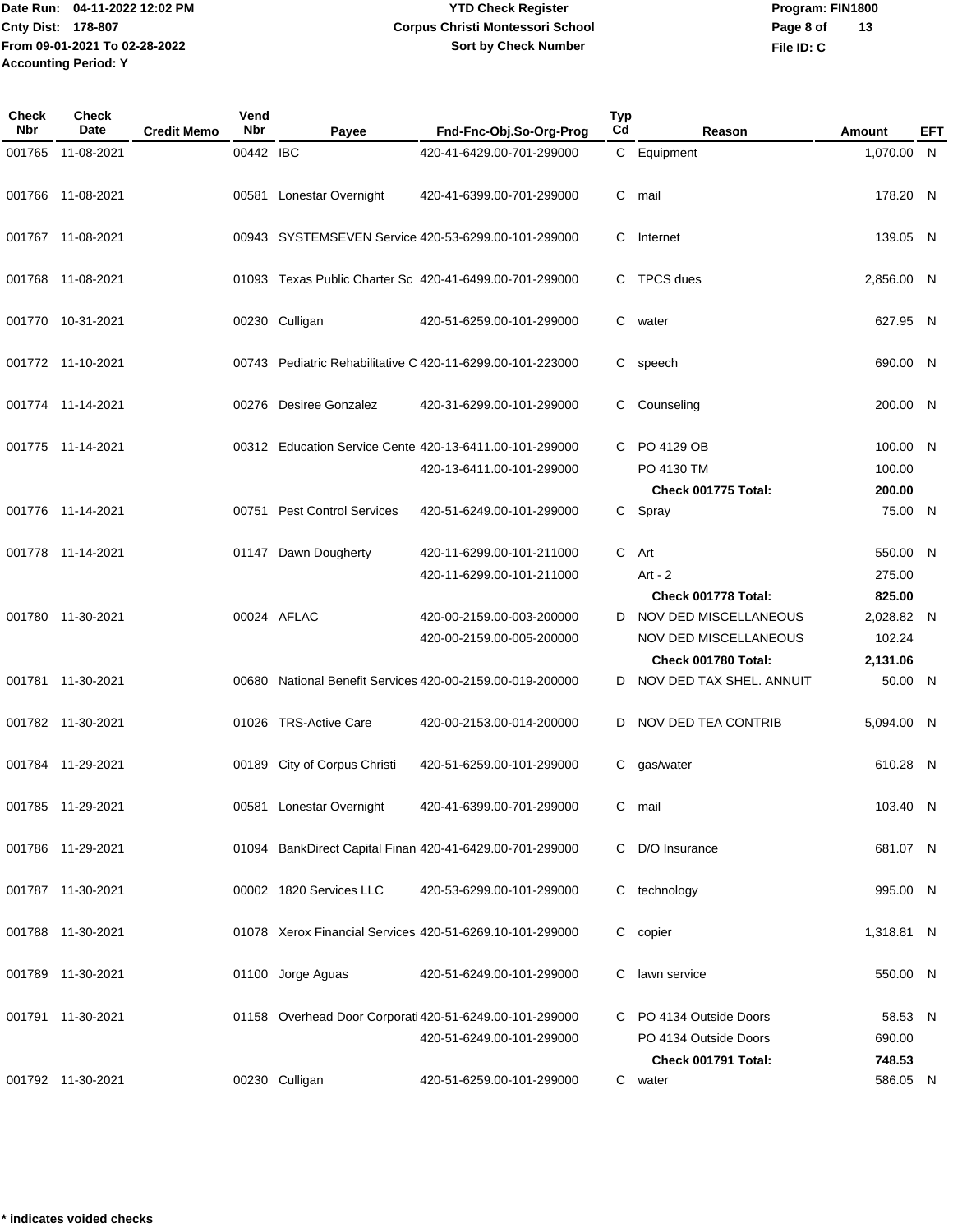# **YTD Check Register Corpus Christi Montessori School Sort by Check Number**

**Program: FIN1800 File ID: C Page 9 of 13**

| Check<br>Nbr | <b>Check</b><br>Date | <b>Credit Memo</b> | Vend<br><b>Nbr</b> | Payee                        | Fnd-Fnc-Obj.So-Org-Prog                                                              | Typ<br>C <sub>d</sub> | Reason                                                                | Amount                           | <b>EFT</b>     |
|--------------|----------------------|--------------------|--------------------|------------------------------|--------------------------------------------------------------------------------------|-----------------------|-----------------------------------------------------------------------|----------------------------------|----------------|
| 001793       | 11-30-2021           |                    |                    | 00276 Desiree Gonzalez       | 420-11-6299.00-101-211000                                                            |                       | C art 11-30-12-1                                                      | 320.00                           | N              |
|              | 001794 11-30-2021    |                    |                    | 00400 Gulf Coast Paper Co.   | 420-51-6319.00-101-299000                                                            | C.                    | PO 4139                                                               | 159.62 N                         |                |
|              | 001795 12-06-2021    |                    | 00247              | Danner's Incorporated        | 420-52-6249.00-101-299000                                                            | C.                    | cameras                                                               | 319.67 N                         |                |
|              | 001796 12-06-2021    |                    |                    | 00436 Hudson Energy          | 420-51-6259.00-101-299000<br>420-51-6259.00-101-299000                               | C.                    | electricity<br>electricity<br><b>Check 001796 Total:</b>              | 62.05 N<br>955.93<br>1,017.98    |                |
|              | 001797 12-06-2021    |                    |                    |                              | 00943 SYSTEMSEVEN Service 420-52-6249.00-101-299000                                  | C.                    | Internet                                                              | 139.05 N                         |                |
|              | 001800 12-13-2021    |                    |                    | 00276 Desiree Gonzalez       | 420-31-6299.00-101-299000                                                            | С                     | counseling                                                            | 320.00                           | $\overline{N}$ |
|              | 001801 12-13-2021    |                    |                    |                              | 00312 Education Service Cente 420-13-6411.00-101-299000<br>420-13-6411.00-101-299000 | C.                    | PO 4123 js/vg<br>PO 4137 tm/vg<br>Check 001801 Total:                 | 500.00 N<br>150.00<br>650.00     |                |
|              | 001803 12-13-2021    |                    |                    | 00758 Pitney Bowes Inc       | 420-41-6499.00-701-299000                                                            | С                     | postage machine                                                       | 89.88 N                          |                |
| 001808       | 12-13-2021           |                    | 01147              | Dawn Dougherty               | 420-11-6299.00-101-211000                                                            | С                     | art classes                                                           | 850.00                           | $\overline{N}$ |
| 001809       | 11-30-2021           |                    |                    | 00808 Renee Hausman          | 420-11-6299.00-101-237000                                                            | С                     | dyslexia services                                                     | 612.50                           | - N            |
|              | 001810 12-19-2021    |                    | 00751              | <b>Pest Control Services</b> | 420-51-6249.00-101-299000                                                            | C.                    | Spray                                                                 | 75.00 N                          |                |
|              | 001812 12-30-2021    |                    |                    | 00024 AFLAC                  | 420-00-2159.00-003-200000<br>420-00-2159.00-005-200000                               | D                     | DEC DED MISCELLANEOUS<br>DEC DED MISCELLANEOUS<br>Check 001812 Total: | 2,028.82 N<br>102.24<br>2,131.06 |                |
|              | 001813 12-30-2021    |                    |                    |                              | 00680 National Benefit Services 420-00-2159.00-019-200000                            | D                     | DEC DED TAX SHEL, ANNUIT                                              | 50.00 N                          |                |
|              | 001814 12-30-2021    |                    |                    | 01026 TRS-Active Care        | 420-00-2153.00-014-200000                                                            | D                     | DEC DED TEA CONTRIB                                                   | 5,094.00 N                       |                |
|              | 001815 12-30-2021    |                    |                    | 01041 United HealthCare      | 420-00-2153.00-011-200000<br>420-00-2153.00-021-200000                               |                       | D correct amount<br>correct amount<br>Check 001815 Total:             | 374.73 N<br>116.65<br>491.38     |                |
|              | 001820 01-31-2022    |                    |                    | 00002 1820 Services LLC      | 420-51-6259.00-101-299000                                                            |                       | D phone                                                               | 236.52 N                         |                |
|              | 001829 01-10-2022    |                    |                    | 00230 Culligan               | 420-51-6259.00-101-299000                                                            |                       | C water                                                               | 454.00 N                         |                |
|              | 001830 01-10-2022    |                    |                    | 00247 Danner's Incorporated  | 420-52-6249.00-101-299000                                                            |                       | C security                                                            | 319.67 N                         |                |
|              | 001831 01-10-2022    |                    |                    | 00276 Desiree Gonzalez       | 420-31-6299.00-101-299000                                                            |                       | C counseling                                                          | 200.00 N                         |                |
|              | 001833 12-31-2021    |                    |                    |                              | 00370 Frontline Technologies G 420-13-6411.00-101-299000                             |                       | C PO 4135 E. Svehla                                                   | 400.00 N                         |                |
|              | 001834 12-31-2021    |                    |                    | 01147 Dawn Dougherty         | 420-11-6299.00-101-211000                                                            |                       | C Art                                                                 | 300.00 N                         |                |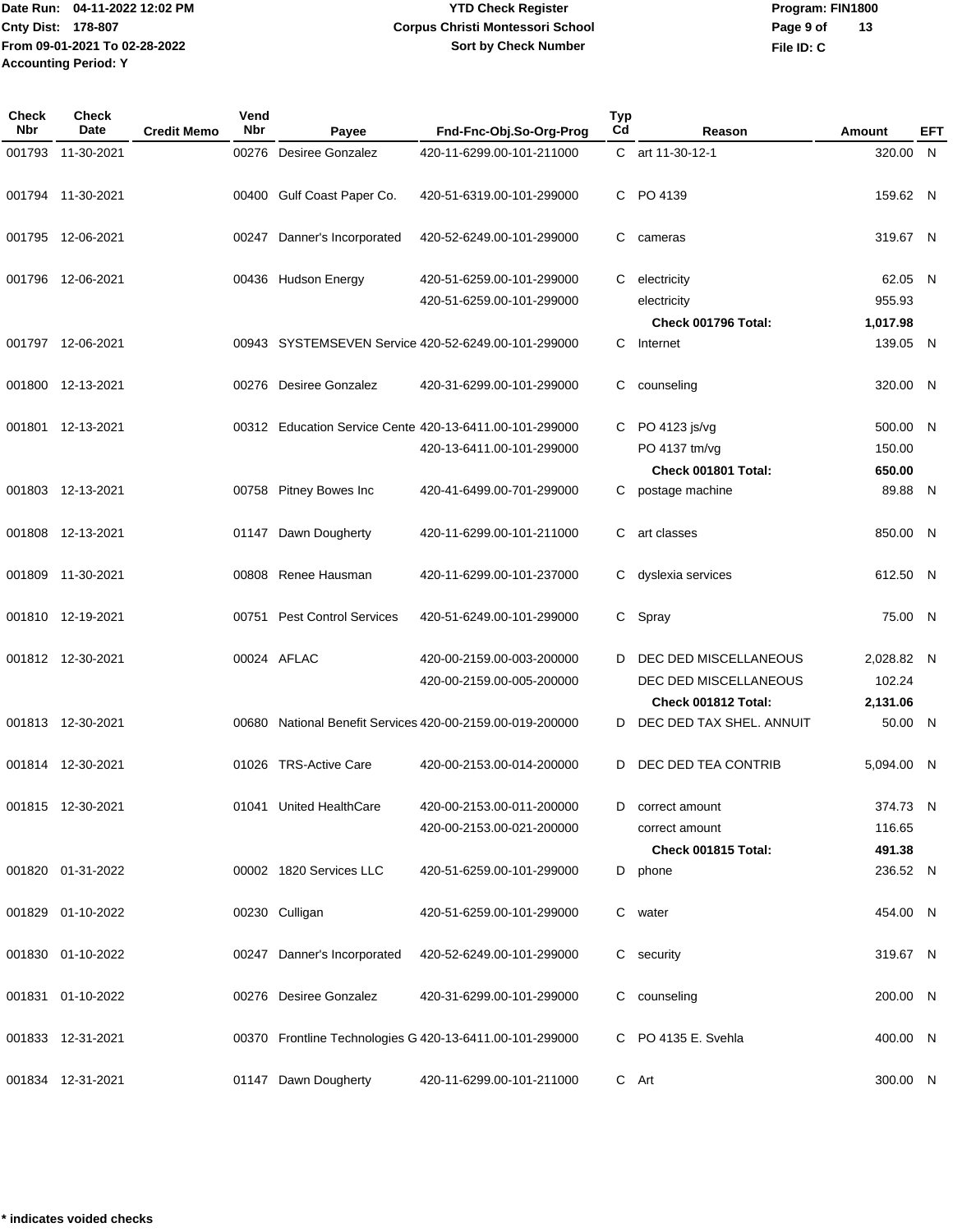**Program: FIN1800 File ID: C Page 10 of 13**

| <b>Check</b><br>Nbr | Check<br>Date     | <b>Credit Memo</b> | Vend<br><b>Nbr</b> | Payee                        | Fnd-Fnc-Obj.So-Org-Prog                                  | <b>Typ</b><br>Cd | Reason                | <b>Amount</b> | <b>EFT</b> |
|---------------------|-------------------|--------------------|--------------------|------------------------------|----------------------------------------------------------|------------------|-----------------------|---------------|------------|
| 001835              | 01-17-2022        |                    | 00130              | <b>Business Card</b>         | 420-41-6399.00-701-299000                                | $\mathsf{C}^-$   | supplies              | 65.08         | N          |
|                     |                   |                    |                    |                              | 420-41-6411.00-701-299000                                |                  | gas                   | 52.89         |            |
|                     |                   |                    |                    |                              | 420-41-6411.00-701-299000                                |                  | hotel                 | 251.79        |            |
|                     |                   |                    |                    |                              | 420-41-6499.00-701-299000                                |                  | facebook              | 62.04         |            |
|                     |                   |                    |                    |                              | 420-41-6499.00-701-299000                                |                  | <b>DPS</b>            | 92.28         |            |
|                     |                   |                    |                    |                              | 420-41-6499.00-701-299000                                |                  | Finance charge        | 15.01         |            |
|                     |                   |                    |                    |                              | 420-51-6259.00-101-299000                                |                  | Phone/Zoom            | 344.50        |            |
|                     |                   |                    |                    |                              |                                                          |                  | Check 001835 Total:   | 883.59        |            |
|                     | 001836 01-17-2022 |                    |                    | 00276 Desiree Gonzalez       | 420-31-6299.00-101-299000                                |                  | C Counseling          | 240.00 N      |            |
|                     | 001837 01-17-2022 |                    |                    |                              | 00312 Education Service Cente 420-11-6239.00-101-211000  | C.               | PO 3511 Co-op         | 48,121.90 N   |            |
|                     | 001838 01-17-2022 |                    | 00501              |                              | Johnson Controls Securit 420-52-6249.00-101-299000       | C.               | quarterly             | 1,382.79 N    |            |
| 001839              | 01-17-2022        |                    |                    |                              | 01135 Mathieu Electric Commer 420-51-6249.00-101-299000  | C                | PO 4146 Repair        | 284.00 N      |            |
|                     | 001840 01-17-2022 |                    |                    | 01147 Dawn Dougherty         | 420-11-6299.00-101-211000                                |                  | C art                 | 250.00 N      |            |
| 001841              | 01-24-2022        |                    |                    | 00276 Desiree Gonzalez       | 420-31-6299.00-101-299000                                | C                | counseling            | 360.00 N      |            |
|                     | 001842 01-24-2022 |                    |                    | 00307 Eagle Lock and Key     | 420-51-6249.00-101-299000                                | C                | repair door lock      | 105.00 N      |            |
|                     | 001843 01-24-2022 |                    |                    | 00751 Pest Control Services  | 420-51-6249.00-101-299000                                | C.               | spray                 | 75.00         | - N        |
|                     | 001844 01-24-2022 |                    |                    | 00758 Pitney Bowes Inc       | 420-11-6399.00-101-211000                                | C                | po 4148 ink           | 53.89 N       |            |
|                     | 001845 01-24-2022 |                    |                    |                              | 01078 Xerox Financial Services 420-51-6269.10-101-299000 | C.               | copier                | 1,440.64 N    |            |
|                     | 001846 01-24-2022 |                    |                    |                              | 01094 BankDirect Capital Finan 420-41-6429.00-701-299000 | $\mathbf{C}$     | an                    | 681.07 N      |            |
|                     | 001847 01-31-2022 |                    |                    | 00002 1820 Services LLC      | 420-53-6299.00-101-299000                                | C.               | technology            | 1,042.00 N    |            |
|                     | 001848 01-31-2022 |                    |                    | 00017 Ada Flores             | 420-13-6411.00-101-299000                                |                  | C mileage reim        | 8.19 N        |            |
|                     | 001849 01-31-2022 |                    |                    | 00128 bswift LLC             | 420-41-6499.00-701-299000                                |                  | C ACA Report          | 1,337.06 N    |            |
|                     | 001850 01-31-2022 |                    |                    | 00189 City of Corpus Christi | 420-51-6259.00-101-299000                                |                  | C gas/water           | 519.10 N      |            |
|                     | 001851 01-31-2022 |                    |                    | 00276 Desiree Gonzalez       | 420-31-6299.00-101-299000                                |                  | C counseling          | 240.00 N      |            |
|                     | 001852 01-31-2022 |                    |                    | 00479 Jaywil Software        | 420-11-6399.00-101-211000                                |                  | C PO 4164             | 217.00 N      |            |
|                     | 001853 01-31-2022 |                    |                    | 01147 Dawn Dougherty         | 420-11-6299.00-101-211000                                |                  | C Art                 | 600.00 N      |            |
|                     | 001854 01-31-2022 |                    |                    | 00024 AFLAC                  | 420-00-2159.00-003-200000                                | D                | JAN DED MISCELLANEOUS | 2,028.82 N    |            |
|                     |                   |                    |                    |                              | 420-00-2159.00-005-200000                                |                  | JAN DED MISCELLANEOUS | 102.24        |            |
|                     |                   |                    |                    |                              |                                                          |                  | Check 001854 Total:   | 2,131.06      |            |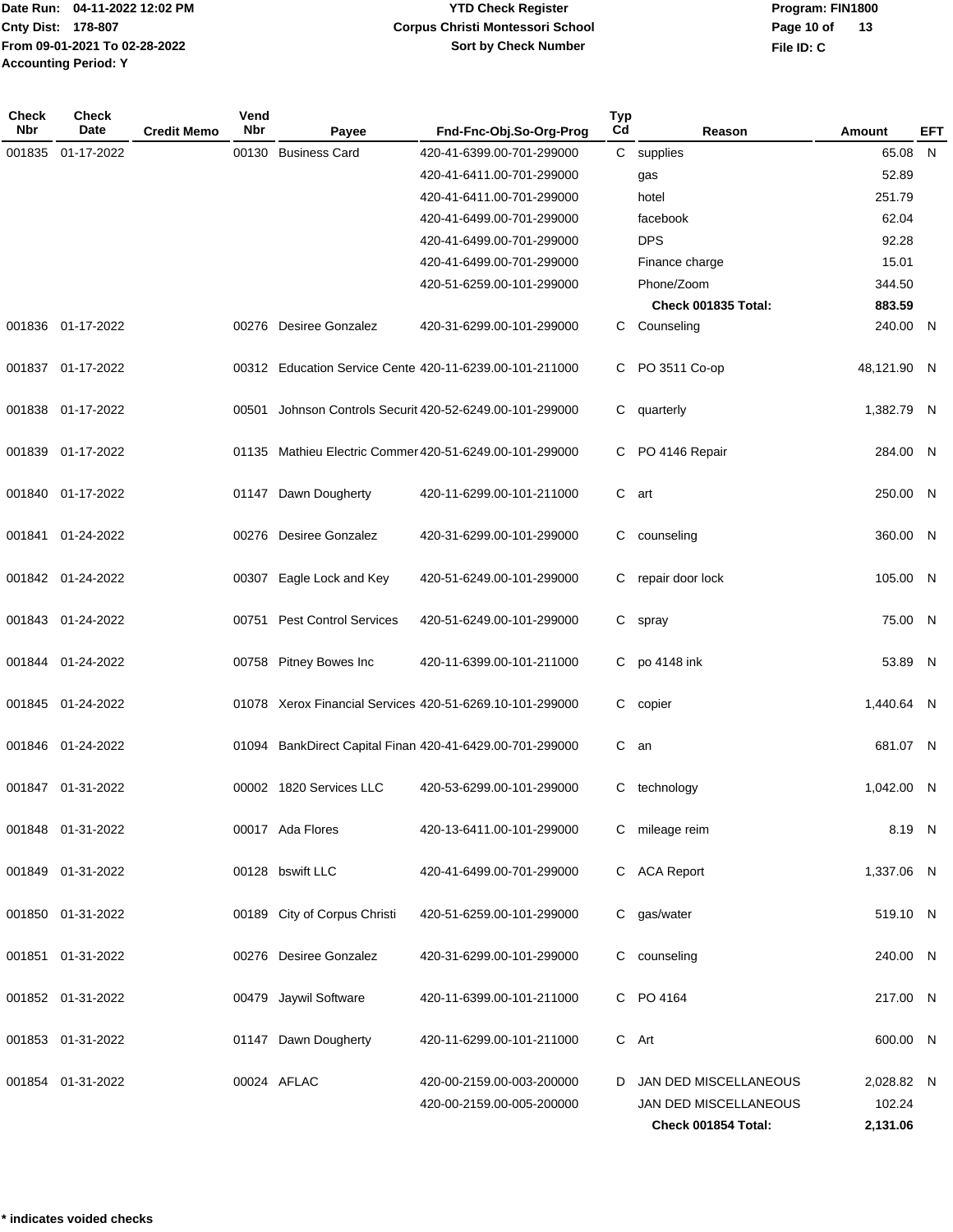**Program: FIN1800 File ID: C Page 11 of 13**

| <b>Check</b><br>Nbr | Check<br><b>Date</b> | <b>Credit Memo</b> | Vend<br><b>Nbr</b> | Payee                       | Fnd-Fnc-Obj.So-Org-Prog                                   | <b>Typ</b><br>Cd | Reason                               | Amount              | <b>EFT</b> |
|---------------------|----------------------|--------------------|--------------------|-----------------------------|-----------------------------------------------------------|------------------|--------------------------------------|---------------------|------------|
| 001855              | 01-31-2022           |                    |                    |                             | 00680 National Benefit Services 420-00-2159.00-019-200000 | D                | JAN DED TAX SHEL. ANNUIT             | 50.00 N             |            |
|                     |                      |                    |                    |                             |                                                           |                  |                                      |                     |            |
| 001856              | 01-31-2022           |                    |                    | 00230 Culligan              | 420-51-6259.00-101-299000                                 | C                | water                                | 483.90 N            |            |
|                     | 01-31-2022           |                    |                    | 01026 TRS-Active Care       | 420-00-2153.00-014-200000                                 | D                | <b>JAN DED TEA CONTRIB</b>           | 5,094.00            |            |
|                     |                      |                    |                    |                             |                                                           |                  | Check 001856 Total:                  | 5,577.90            |            |
| 001857              | 01-31-2022           |                    | 01041              | <b>United HealthCare</b>    | 420-00-2153.00-011-200000                                 | D                | JAN DED HEALTH                       | 1,124.19 N          |            |
|                     |                      |                    |                    |                             | 420-00-2153.00-021-200000                                 |                  | JAN DED EMPLR CONTRIB LI             | 351.97              |            |
|                     |                      |                    |                    |                             |                                                           |                  | Check 001857 Total:                  | 1,476.16            |            |
|                     | 001858 01-31-2022    |                    |                    | 00400 Gulf Coast Paper Co.  | 420-51-6319.00-101-299000                                 |                  | C PO 4147 Supplies                   | 199.02 N            |            |
|                     |                      |                    |                    |                             | 420-51-6319.00-101-299000                                 |                  | PO 4157 Supplies                     | 205.88              |            |
|                     |                      |                    |                    |                             |                                                           |                  | Check 001858 Total:                  | 404.90              |            |
| 001861              | 02-04-2022           |                    |                    |                             | 00007 A & C Fire Equipment Co 420-51-6249.00-101-299000   |                  | C Fire Exit                          | 115.00 N            |            |
|                     | 001862 02-04-2022    |                    |                    | 00436 Hudson Energy         | 420-51-6259.00-101-299000                                 | C                | electricity                          | 759.82 N            |            |
|                     |                      |                    |                    |                             | 420-51-6259.00-101-299000                                 |                  | electricity                          | 62.05               |            |
|                     |                      |                    |                    |                             |                                                           |                  | Check 001862 Total:                  | 821.87              |            |
|                     | 001863 02-04-2022    |                    |                    |                             | 00943 SYSTEMSEVEN Service 420-53-6299.00-101-299000       | C.               | internet                             | 139.05 N            |            |
| 001864              | 02-04-2022           |                    | 01100              | Jorge Aguas                 | 420-51-6249.00-101-299000                                 | C                | lawn service                         | 550.00 N            |            |
|                     | 001865 01-31-2022    |                    |                    | 00808 Renee Hausman         | 420-11-6299.00-101-237000                                 | C                | dyslexia services                    | 637.50 N            |            |
|                     | 001866 02-07-2022    |                    |                    | 00276 Desiree Gonzalez      | 420-31-6299.00-101-299000                                 | C                | counseling                           | 200.00 N            |            |
| 001867              | 02-07-2022           |                    | 00247              | Danner's Incorporated       | 420-52-6249.00-101-299000                                 | C                | video                                | 319.67 N            |            |
| 001869              | 02-15-2022           |                    |                    |                             | 00007 A & C Fire Equipment Co 420-51-6249.00-101-299000   | C                | Fire inspection                      | 222.60 N            |            |
|                     | 001870 02-15-2022    |                    |                    | 00130 Business Card         | 420-11-6399.00-101-211000                                 |                  |                                      | 299.84 N            |            |
|                     |                      |                    |                    |                             | 420-41-6399.00-701-299000                                 |                  | C supplies<br>mail outs              | 219.64              |            |
|                     |                      |                    |                    |                             | 420-41-6411.00-701-299000                                 |                  |                                      | 633.10              |            |
|                     |                      |                    |                    |                             |                                                           |                  | condo/staff development              |                     |            |
|                     |                      |                    |                    |                             | 420-41-6499.00-701-299000                                 |                  | Face boo                             | 48.05               |            |
|                     |                      |                    |                    |                             | 420-41-6499.00-701-299000                                 |                  | finance                              | 14.87               |            |
|                     |                      |                    |                    |                             | 420-51-6259.00-101-299000                                 |                  | phone/zoom                           | 107.98              |            |
|                     | 001871 02-15-2022    |                    |                    | 00968 Terri Morris          | 420-11-6399.00-101-211000                                 | C.               | Check 001870 Total:<br>reimbursement | 1,323.48<br>35.00 N |            |
|                     | 001872 02-15-2022    |                    |                    | 01091 Thompson Print & Mail | 420-41-6399.00-701-299000                                 | C.               | computer checks                      | 225.89 N            |            |
|                     | 001873 02-15-2022    |                    |                    | 00751 Pest Control Services | 420-51-6249.00-101-299000                                 | C.               | tamper stations                      | 275.00 N            |            |
|                     |                      |                    |                    |                             |                                                           |                  |                                      |                     |            |
|                     | 001874 02-15-2022    |                    |                    | 00942 SYNCB/Amazon          | 420-11-6399.00-101-211000                                 | C                | books                                | 206.10 N            |            |
|                     |                      |                    |                    |                             | 420-11-6399.13-101-211000                                 |                  | art po 4152                          | 37.36               |            |
|                     |                      |                    |                    |                             | 420-11-6399.13-101-211000                                 |                  | art po 4154                          | 28.30               |            |
|                     |                      |                    |                    |                             | 420-11-6399.13-101-211000                                 |                  | po 4154                              | 399.65              |            |
|                     |                      |                    |                    |                             | 420-11-6399.13-101-211000                                 |                  | po 4154                              | 34.99               |            |
|                     |                      |                    |                    |                             | 420-11-6399.13-101-211000                                 |                  | po 4154                              | 24.24               |            |
|                     |                      |                    |                    |                             | 420-11-6399.13-101-211000                                 |                  | po 4152                              | .02                 |            |
|                     |                      |                    |                    |                             |                                                           |                  | Check 001874 Total:                  | 730.66              |            |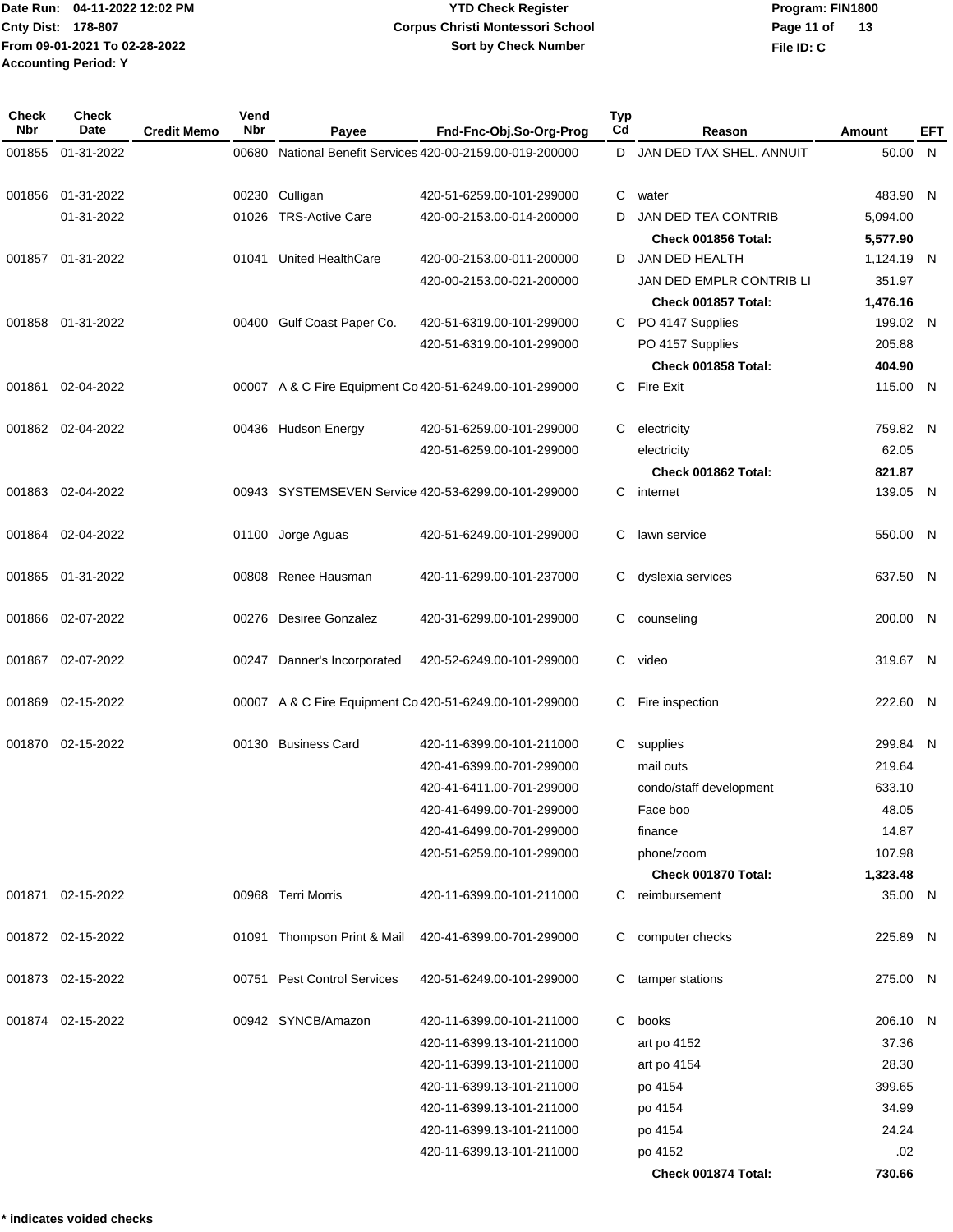# **YTD Check Register Corpus Christi Montessori School Sort by Check Number**

**Program: FIN1800 File ID: C Page 12 of 13**

| Check<br>Nbr | <b>Check</b><br>Date | <b>Credit Memo</b> | Vend<br>Nbr | Payee                        | Fnd-Fnc-Obj.So-Org-Prog                                   | <b>Typ</b><br>$_{\rm Cd}$ | Reason                                          | Amount              | <b>EFT</b> |
|--------------|----------------------|--------------------|-------------|------------------------------|-----------------------------------------------------------|---------------------------|-------------------------------------------------|---------------------|------------|
| 001877       | 02-23-2022           |                    |             | 00717 Office Depot           | 420-11-6399.00-101-211000                                 |                           | C PO 4161 Supplies                              | 389.31              | N          |
| 001878       | 02-23-2022           |                    |             |                              | 01078 Xerox Financial Services 420-51-6269.10-101-299000  | C.                        | copier                                          | 1,318.81 N          |            |
| 001879       | 02-23-2022           |                    |             |                              | 01094 BankDirect Capital Finan 420-41-6429.00-701-299000  | С                         | D/O Insurance                                   | 681.07 N            |            |
| 001880       | 02-28-2022           |                    |             | 00024 AFLAC                  | 420-00-2159.00-003-200000                                 | D                         | FEB DED MISCELLANEOUS                           | 2,028.82 N          |            |
|              |                      |                    |             |                              | 420-00-2159.00-005-200000                                 |                           | FEB DED MISCELLANEOUS                           | 102.24              |            |
|              | 001881 02-28-2022    |                    |             |                              | 00680 National Benefit Services 420-00-2159.00-019-200000 | D                         | Check 001880 Total:<br>FEB DED TAX SHEL. ANNUIT | 2,131.06<br>50.00 N |            |
|              | 001882 02-28-2022    |                    |             | 01026 TRS-Active Care        | 420-00-2153.00-014-200000                                 | D                         | FEB DED TEA CONTRIB                             | 5,094.00 N          |            |
| 001883       | 02-28-2022           |                    |             | 01041 United HealthCare      | 420-00-2153.00-011-200000                                 | D                         | FEB DED HEALTH INSURAN                          | 373.72 N            |            |
|              |                      |                    |             |                              | 420-00-2153.00-021-200000                                 |                           | FEB DED EMPLR CONTRIB LI                        | 117.66              |            |
|              |                      |                    |             |                              |                                                           |                           | Check 001883 Total:                             | 491.38              |            |
|              | 001884 02-28-2022    |                    |             | 00002 1820 Services LLC      | 420-53-6299.00-101-299000                                 | C.                        | technology                                      | 1,042.00 N          |            |
| 001885       | 02-28-2022           |                    |             | 00189 City of Corpus Christi | 420-51-6259.00-101-299000                                 | С                         | gas/water                                       | 864.08 N            |            |
| 001886       | 02-28-2022           |                    | 00751       | <b>Pest Control Services</b> | 420-51-6249.00-101-299000                                 | С                         | pest spray                                      | 75.00               | N          |
| 001887       | 02-28-2022           |                    |             | 00758 Pitney Bowes Inc       | 420-51-6269.00-101-299000                                 | С                         | postage machine                                 | 89.88               | - N        |
| 001888       | 02-28-2022           |                    |             | 00834 Royal Plumbing         | 420-51-6249.00-101-299000                                 | С                         | diagnostic for repair                           | 89.00               | - N        |
| 001889       | 02-28-2022           |                    | 00871       |                              | Schultz Dyslexia and Inte 420-11-6299.00-101-236000       | С                         | dyslexia screening 1st grade                    | 800.00              | - N        |
| 001890       | 02-28-2022           |                    |             | 01100 Jorge Aguas            | 420-51-6249.00-101-299000                                 | С                         | lawn feb                                        | 550.00              | - N        |
| 001891       | 02-28-2022           |                    |             |                              | 01161 Galvan Roofing and Con 420-00-1520.00-000-200000    | C                         | deposit for roof repair                         | 10,000.00           | -N         |
|              | 001892 02-15-2022    |                    | 00459 IRS   |                              | 420-00-2151.00-000-200000                                 | C.                        | Feb 15 wholding                                 | 2,349.09 N          |            |
|              |                      |                    |             |                              | 420-00-2152.01-000-200000                                 |                           | Feb 15 employee                                 | 486.50              |            |
|              |                      |                    |             |                              | 420-00-2152.02-000-200000                                 |                           | Feb 15 employer                                 | 486.50              |            |
|              | 02-28-2022           |                    |             | 00017 Ada Flores             | 420-13-6411.00-101-299000                                 |                           | C mileage                                       | 8.19                |            |
|              |                      |                    |             |                              |                                                           |                           | Check 001892 Total:                             | 3,330.28            |            |
| 001893       | 02-28-2022           |                    |             | 00230 Culligan               | 420-51-6259.00-101-299000                                 |                           | C water                                         | 260.40 N            |            |
| 001895       | 02-28-2022           |                    |             | 00400 Gulf Coast Paper Co.   | 420-51-6319.00-101-299000                                 | C.                        | PO 4167                                         | 205.98 N            |            |
|              |                      |                    |             |                              | 420-51-6319.00-101-299000                                 |                           | PO 4167                                         | 36.83               |            |
|              |                      |                    |             |                              |                                                           |                           | <b>Check 001895 Total:</b>                      | 242.81              |            |
| 001900       | 02-28-2022           |                    |             | 00808 Renee Hausman          | 420-11-6299.00-101-237000                                 |                           | C Dyslexia                                      | 737.50 N            |            |
| 002420       | 11-10-2021           |                    |             |                              | 00949 TAMCO Capital Corporat 420-52-6249.00-101-299000    | D                         | cameras                                         | 389.00 N            |            |
|              | 12-09-2021           |                    |             | 00948 TAMCO                  | 420-53-6299.00-101-299000                                 | D                         | cameas                                          | 389.00              |            |
|              |                      |                    |             |                              |                                                           |                           | Check 002420 Total:                             | 778.00              |            |